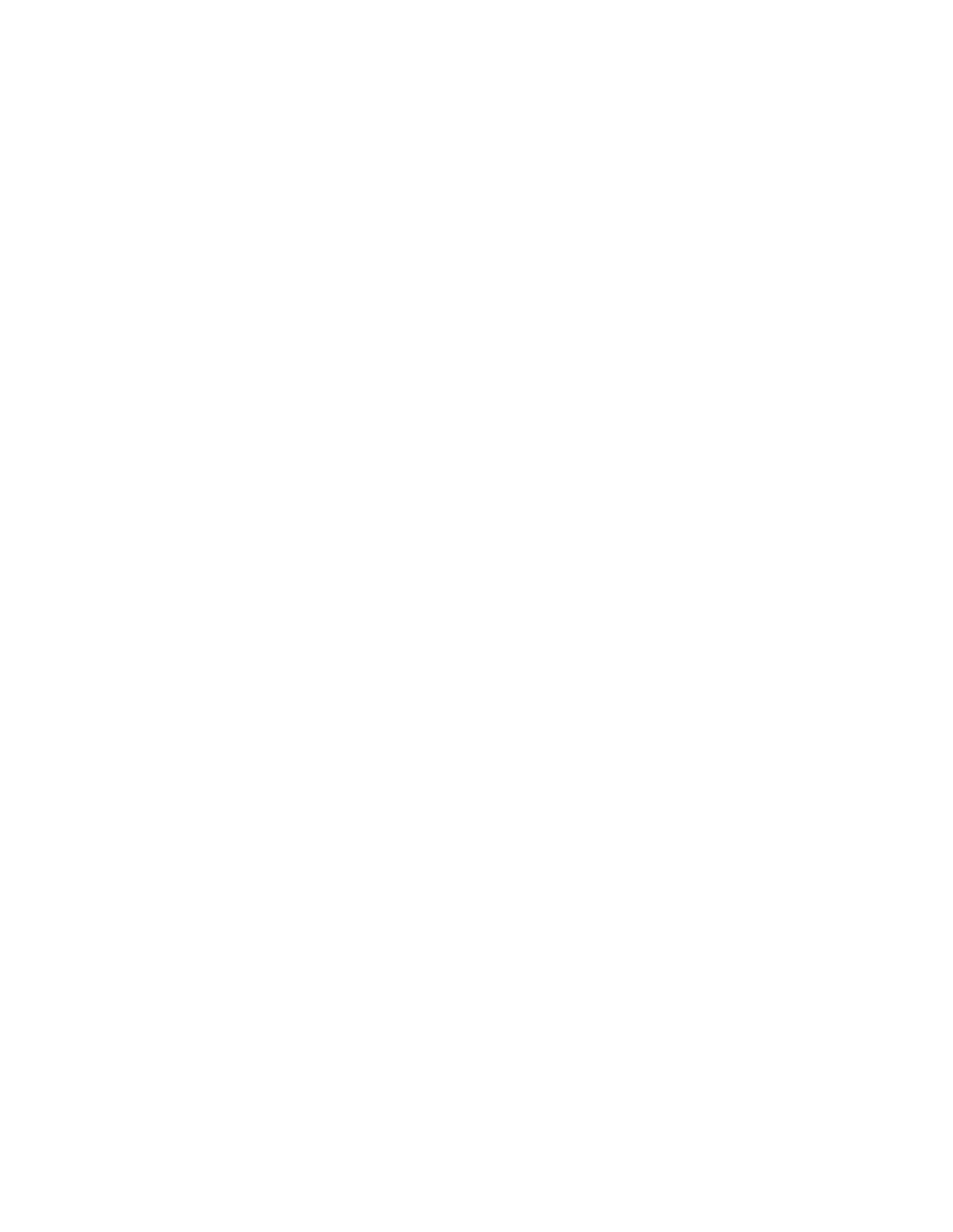## Partnership for Growth, Ghana: TOU Tariff Analysis and Program Development **Final Report**

March 2015

This document was prepared for the United States Agency for International Development (USAID) by ICF International under Cooperative Agreement No. AID-OAA-L-11-00003-00.

The contents are not the responsibility of USAID and do not necessarily reflect the views of the United States Government.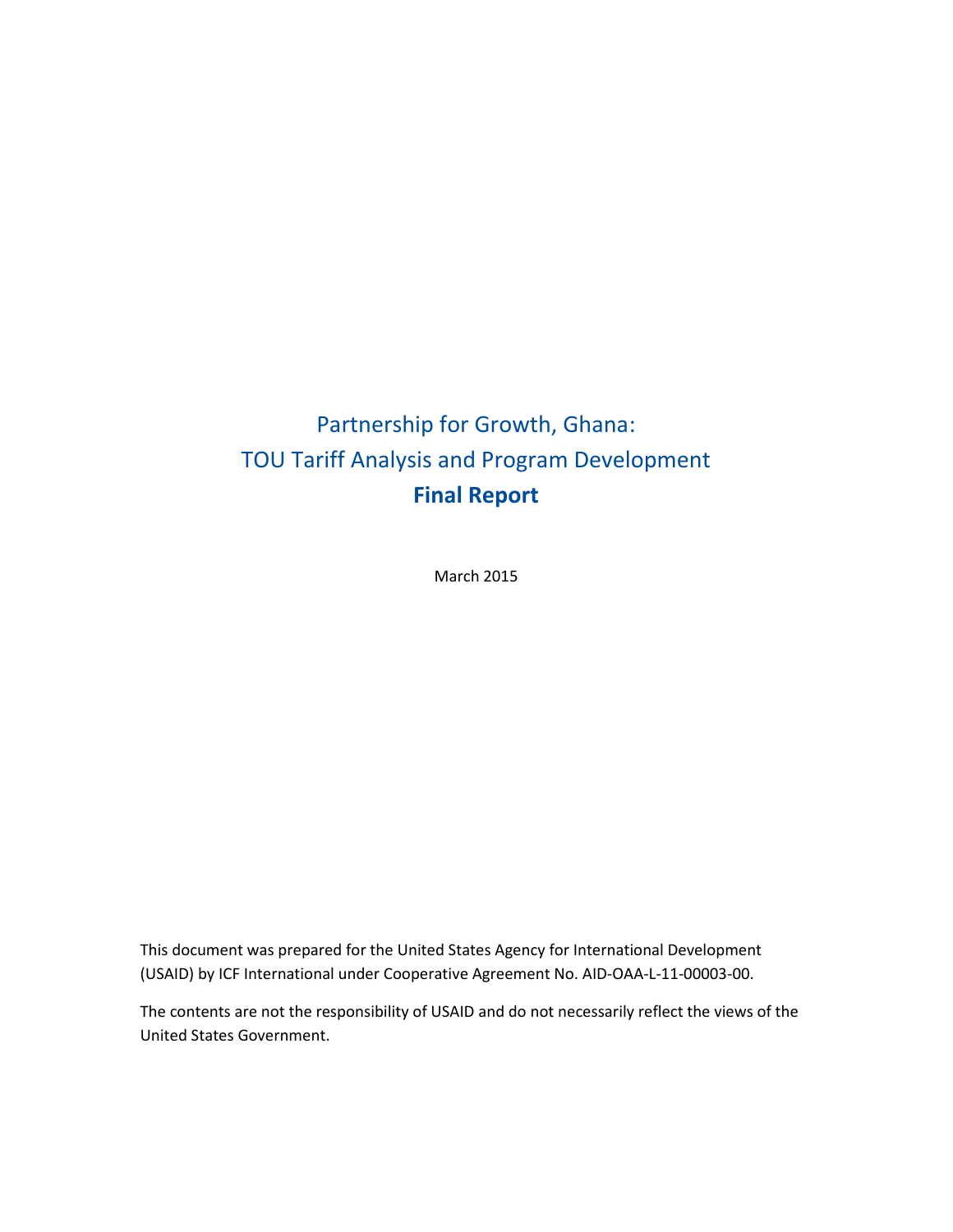## Executive Summary

ICF International (ICF) is pleased to submit this report to the United States Agency for International Development (USAID) entitled Partnership for Growth, Ghana, a project under ICF's current Leader with Associates Cooperative Agreement with USAID, Energy Efficiency for Clean Development Program (EECDP), No. AID-OAA-L-11-00003-00. This project is to provide technical assistance to address load management by developing a Time of Use (TOU) tariff analysis and program design targeted at the industrial sector.

The electricity and power crisis in Ghana, in which chronic capacity and energy shortages regularly force customer load shedding, impacts all sectors of the population. The industrial sector, in particular, is hit hard by the lack of reliable power supply, and forced load shedding. The recent tariff increase to about US \$0.20/kWh by the ECG, about twice the U.S. average retail price, in addition to fueling customer dissatisfaction with ECG, may have significant adverse impacts on the competitiveness of Ghanaian industries. To address these issues, ICF's recommendation is to implement a TOU tariff program. As industrial customers already have the necessary infrastructure in the form of smart meters installed at their facilities, and industrial customer electricity demand, which holds the greatest potential for load modification, accounts for a high share of the total electricity usage, the program is initially targeted to the industrial customers.

Various scenarios were analyzed resulting in *economic* potential demand reduction ranging from 73MW to 167MW. Due to the already high electricity prices, the scenario that results in the least aggressive pricing is recommended to ensure widespread acceptability. The recommended tariff, as shown in [Figure 1,](#page-3-0) is estimated to result in 56MW *achievable* potential which is around 5% of the industrial load or 2% of the system load by 2019.

<span id="page-3-0"></span>

|                                              | LV    | <b>MV</b> | <b>HV</b> | $HV -$<br><b>Mines</b> | <b>Time Period</b> <sup>i</sup> | <b>Hours</b><br>per Day | <b>Total</b><br><b>Hours</b> per<br>Year | % Total<br><b>Annual</b><br><b>Hours</b> |
|----------------------------------------------|-------|-----------|-----------|------------------------|---------------------------------|-------------------------|------------------------------------------|------------------------------------------|
| <b>Current Energy Charge</b><br>(Ghp/kWh)    | 51.71 | 40.02     | 36.80     | 58.41                  | All Hours                       | 24                      | 8760                                     | N/A                                      |
| Proposed Off-Peak Energy<br>Charge (Ghp/kWh) | 43.95 | 34.02     | 31.28     | 49.65                  | 11 PM to 6 PM                   | 5                       | 1825                                     | 21%                                      |
| Proposed On-Peak Energy<br>Charge (Ghp/kWh)  | 87.90 | 87.90     | 87.90     | 87.90                  | 6 PM to 11 PM                   | 19                      | 6935                                     | 79%                                      |

**Figure 1 – Recommended Time of Use Rate Structure**

It is recommended the program be launched as a voluntary pilot for a period of 3-6 months. The program should be revised based on the outcome of the pilot, and 'opt-in' program should be launched for a period of 12-18 months. This will give sufficient time for the program to mature, which will enable the utilities to launch a mandatory (with necessary exemptions) TOU tariff program.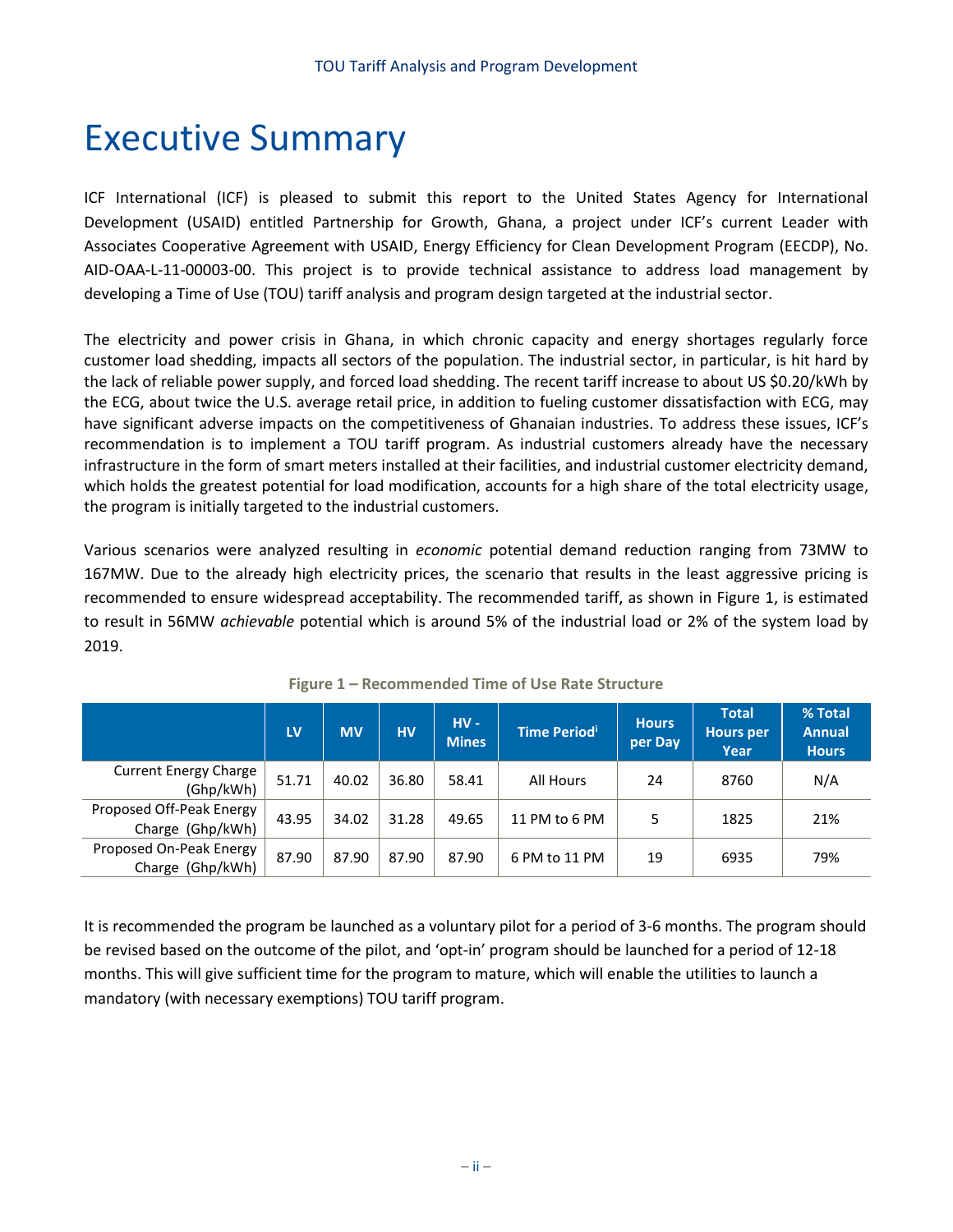# **Table of Contents**

| $\mathbf{1}$   |     |  |
|----------------|-----|--|
|                | 1.1 |  |
|                | 1.2 |  |
|                | 1.3 |  |
|                | 1.4 |  |
| $\overline{2}$ |     |  |
|                | 2.1 |  |
|                | 2.2 |  |
|                | 2.3 |  |
|                | 2.4 |  |
| 3              |     |  |
|                | 3.1 |  |
|                | 3.2 |  |
| 4              |     |  |
|                | 4.1 |  |
|                | 4.2 |  |
| 5              |     |  |
|                | 5.1 |  |
| 6              |     |  |
| 7              |     |  |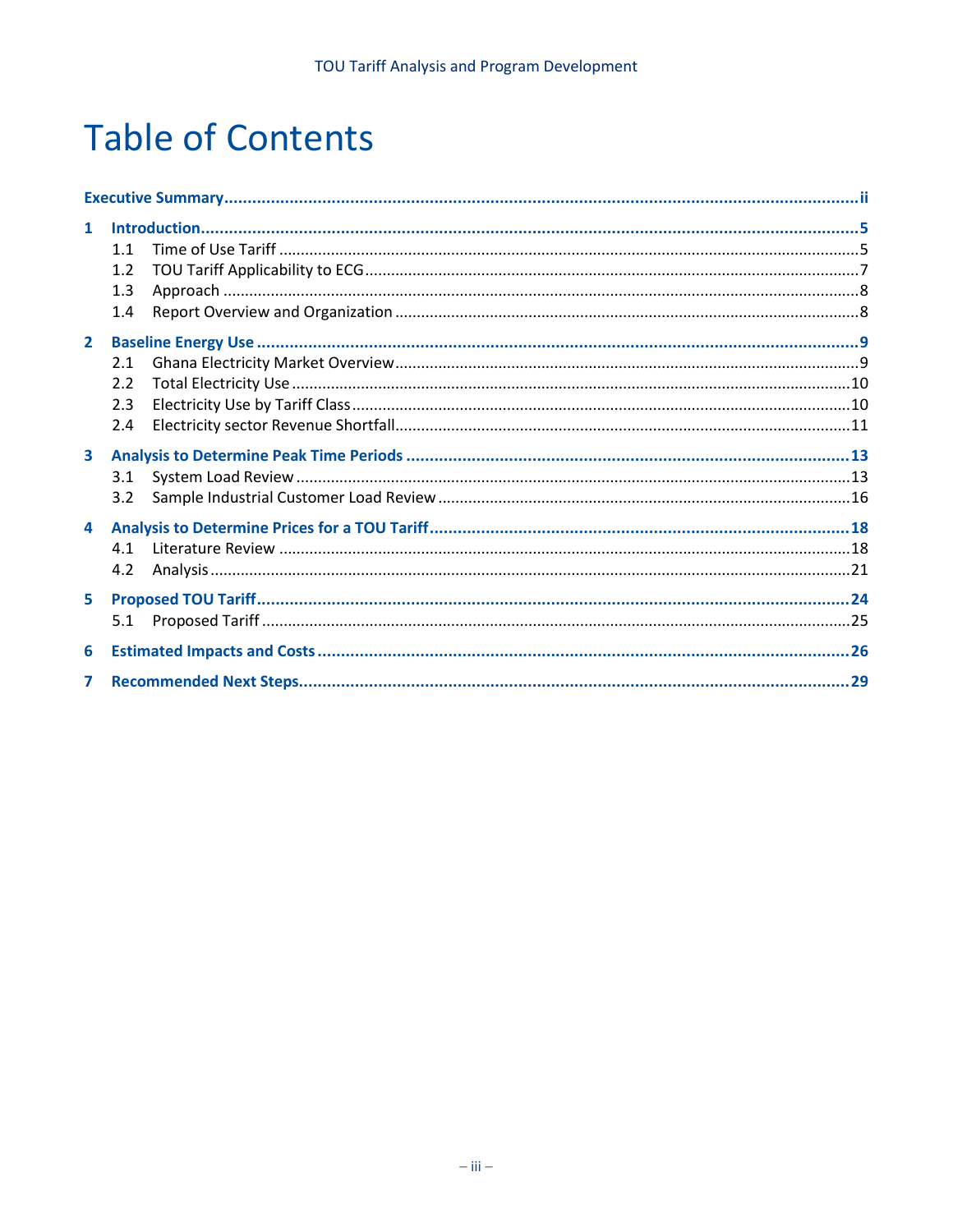# List of Figures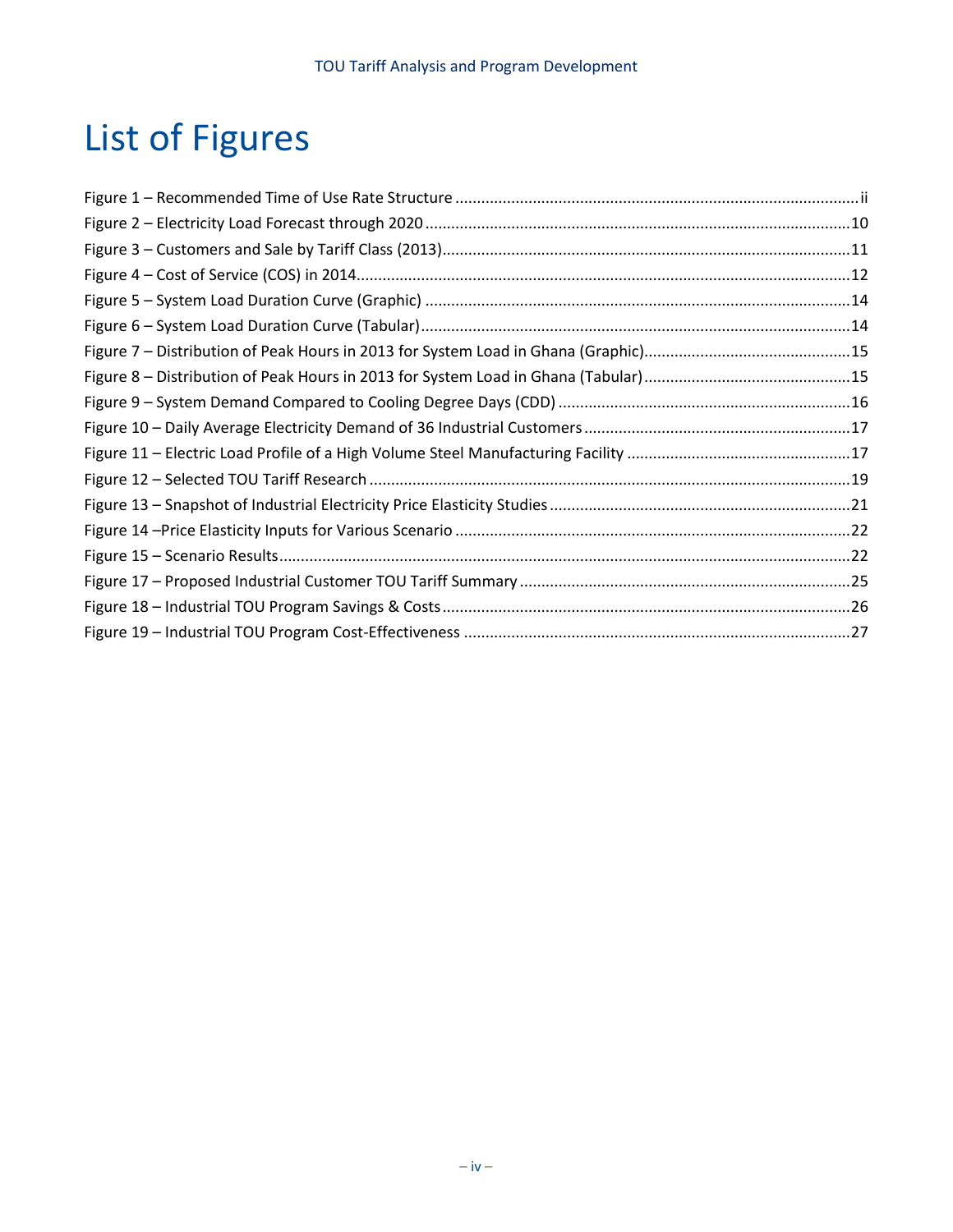# 1 Introduction

### **1.1 Time of Use Tariff**

ICF International (ICF) is pleased to submit this report to the United States Agency for International Development (USAID) entitled Partnership for Growth, Ghana a project under ICF's current Leader with Associates (LWA) Cooperative Agreement with USAID, Energy Efficiency for Clean Development Program (EECDP), No. AID-OAA-L-11-00003-00.

The objective of the project is to provide technical assistance to address load management issues by developing a Time of Use (TOU) tariff analysis and program design targeted at the industrial sector. Given Ghana's power sector challenges, especially the power grid capacity and energy shortages that constrain economic growth and reduce grid reliability, shifting industrial peak loads to off-peak hours through TOU rates can be one of the country's most cost-effective near-term steps in balancing its power sector and economic growth policies.

Economic fundamentals suggest that in any market, prices should convey to consumers the cost of the resources that are used to make a product, and convey to investors the returns they can expect to get by making the product. As electric power is also a product, this principle is equally applicable to in the case of electricity rates. When consumers, especially industrial companies that pay close attention to costs and prices, do not see the full cost of electricity in their power bills, they tend to over-consume. This in turn forces the power sector to invest excessive capital and fuel resources. This effect is especially critical during peak periods when the capacity and energy costs of producing electricity tend to be much higher than during off-peak periods, largely because electricity cannot be economically stored in large quantities.

Utilities in many countries have managed such peak load challenges through a set of technology and pricing solutions known as demand response (DR). DR programs tend to fall into one of two categories: (1) load curtailment programs that provide direct controls or other mechanisms, plus incentives, for reducing peak load during peak periods, and (2) dynamic pricing programs that use price differentials between time periods as incentives for customers to reduce peak loads. Both types of DR programs fall within the larger sphere of electricity utility efforts to help customers manage their electricity loads and power bills, known as Demand Side Management (DSM). DSM includes a variety of load shape objectives, from energy efficiency to reduced usage across the load curve, to beneficial electrification that uses off-peak power for clean energy solutions such as electric vehicle charging.

Dynamic pricing, a form of demand response in which electricity prices vary by time of use, can help ensure that equilibrium between electricity generation and demand is maintained. The goal of dynamic pricing is to alter the demand curve in order to help demand and supply balance, by aligning price and cost of power more accurately at the time of use.

Load curtailment programs tend to comprise either direct load control, or interruptible load tariffs. Direct load control programs traditionally involve incentive payments and physical control devices for common loads such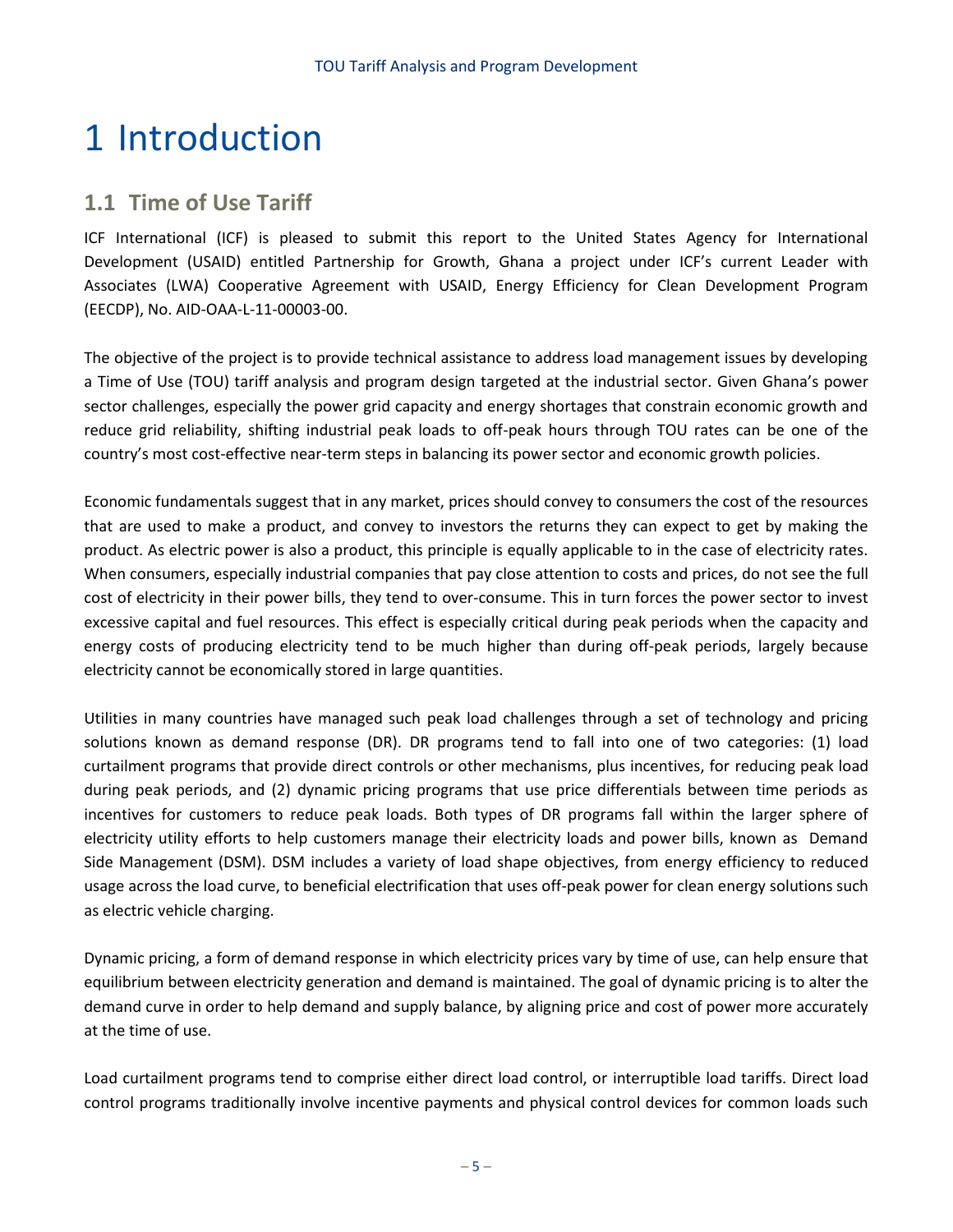as air conditioners and water heaters. Interruptible load tariffs are another common curtailment approach in which customers receive incentive payments for agreeing to full or partial curtailment of electricity service, typically limited to a certain number of events per year, and requiring advance notice from the utility. In some wholesale electricity markets, market-based DR programs have evolved to where system operators post prices, typically a day ahead, for load reductions that customers participating in the DR program make voluntarily. Participating customers are paid based on measured reductions.

Dynamic pricing differs from curtailment programs in that it depends purely on price signals—no other incentives are offered, and the utility does not control customer loads or directly measure load reductions. It is designed to lower system costs for utilities and bring down customer bills by raising prices during peak (and typically highest-cost) hours of electricity production, and lowering them during off-peak (and typically lowercost) hours. Dynamic pricing's load shape objective is to reduce peak loads and/or shift load from peak to offpeak periods. A dynamic pricing tariff requires relatively low administrative expenses and no hardware costs if smart meters are already in place, as is the case with the large customers of the Electric Company of Ghana (ECG).

Dynamic pricing is a common tool used in many countries with varying results. There are several dynamic pricing options:

- o **Real-time pricing (RTP):** Price for electricity fluctuates hourly depending on the wholesale price of electricity on a day-ahead or hour-ahead basis.
- o **Time of Use (TOU)**: TOU pricing comprises different unit prices for usage during different blocks of time and should reflect the average cost of generating and delivering electricity during that period of time. TOU programs are compared to and sometimes coupled with other dynamic pricing options in order to provide flexibility for customers to modify consumption in a beneficial manner.
- o **Critical Peak Pricing (CPP)**: A CPP rate basic structure is a type of TOU pricing scheme. However, the normal peak price can be replaced with a much higher price and triggered by certain events, such as reduced system reliability or high supply prices.

TOU tariffs are the most common dynamic pricing program in use today, and are commonplace in developed economies around the world. These tariffs incentivize customers to lower peak loads in order to reduce their electricity bills. The objective for the electric utility is to reduce peak loads and/or shift load from peak to offpeak periods.

TOU tariffs vary their pricing structure by time of day, to reflect the changing costs associated with electricity production. Prices are typically set higher during on-peak hours, most often in the afternoon/early evening (Ghana's system peak typically occurs in the 6pm-10pm period), and lower in off-peak hours, most often in nighttime and weekend hours. Electricity demand and power supply costs are typically lower during off-peak periods; during the electricity system peak, more expensive generation sources are brought on line, and system losses increase, which drive up system costs during those hours. Some TOU tariffs also include a mid-peak pricing period, typically in early to late evening hours, during which load and system costs fall in between peak and off-peak levels. TOU tariff prices are designed to align with these cost variations, and to shift customer loads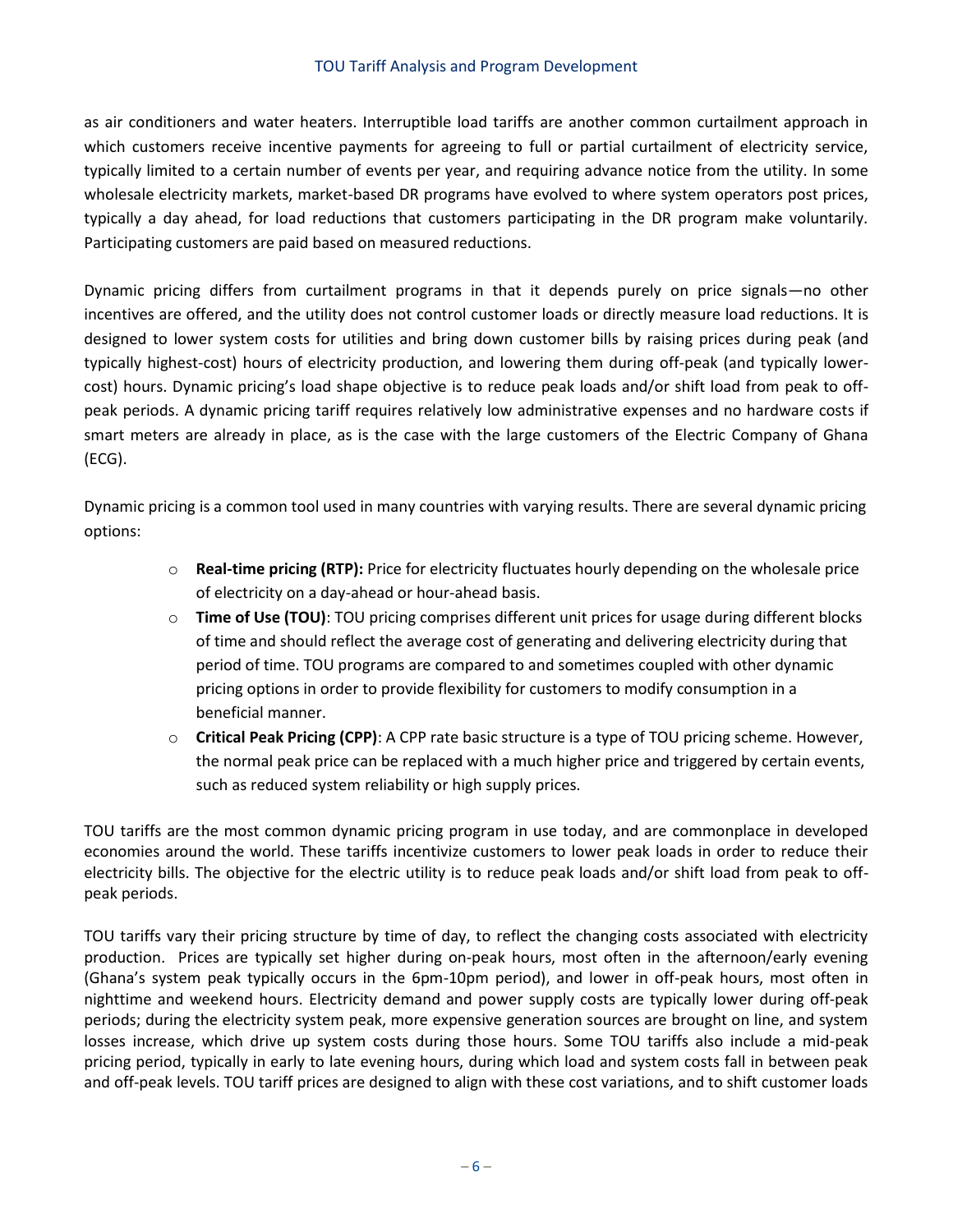into off-peak or mid-peak hours, with the result of lower peak demand, less forced load shedding, and lower total system costs.

As described in the section below, we believe that TOU tariffs can be a beneficial DSM program choice for ECG, and can produce significant impacts in the near term with measureable benefits for Ghana's power sector and its economic development goals.

## **1.2 TOU Tariff Applicability to ECG**

The electricity and power crisis in Ghana, in which chronic capacity and energy shortages regularly force customer load shedding, impacts all sectors of the population. The industrial sector, in particular, is hit hard by the lack of reliable power supply, and forced load shedding and other reliability problems that have significant effects on productivity and costs. Industrial facilities are typically in need of modernization, including energyefficiency technologies and production methods. Lack of awareness, technical expertise, and financing chronically inhibit efficient operating practices and investments.

The Ghanaian power sector is also in the difficult position of working without modernized grid systems, sustainable business models and, very importantly, public trust and buy-in. The recent tariff increase to about US \$0.20/kWh by the ECG, about twice the U.S. average retail price, in addition to fueling customer dissatisfaction with ECG, may have significant adverse impacts on the competitiveness of Ghanaian industries. Even with recent tariff increases, the cost of service (COS) of electricity is not fully recovered due to high cost of electricity production during peak hours. This issue is explained in more detail in Section [2.4.](#page-12-0)

In this context, higher energy tariffs are not likely to be well received, but rather are likely to be seen as a setback for this still-struggling economy. The fact that tariff subsidies from state oil revenues have not materialized in the six years since Ghana began major oil production operations in 2007 contributes to the sensitivity of the situation. However, tariff increases are also essential for the power sector to become more economically viable, enabling utilities to address their high costs of generation, transmission, and distribution.

To address these issues, ICF's recommendation is to implement a TOU tariff structure that will initially target industrial customers. Even though industrial customers have a relatively constant electricity consumption load profile, they account for the Ghanaian utilities' greatest share of peak load<sup>1</sup> and electricity sales and, therefore, provide the best immediate target for efforts to reduce system peak load and energy use. Implementation of a rapid-deployment TOU tariff project will benefit both industrial customers and ECG by providing new options for industrial customers to manage their own energy costs and a specific mechanism for ECG to reduce its total system costs. Based on ICF's experience, industrial customers often have substantial flexibility in operational scheduling and load management, and are thus most likely to be able to respond to an alternative tariff structure. We anticipate that participating customers will appreciate the associated relief in their electricity costs, and will provide supportive testimony to wider use of TOU tariffs and other DSM programs. At the same time, we expect that ECG will be able to show measured reductions in system peak demand and some improvement in net revenue collection, and will be able to use the TOU project to justify wider application of TOU and other DSM strategies.

l

<sup>1</sup> Approximately 1000 customers on Special Load Tariffs account for some 30% of power sales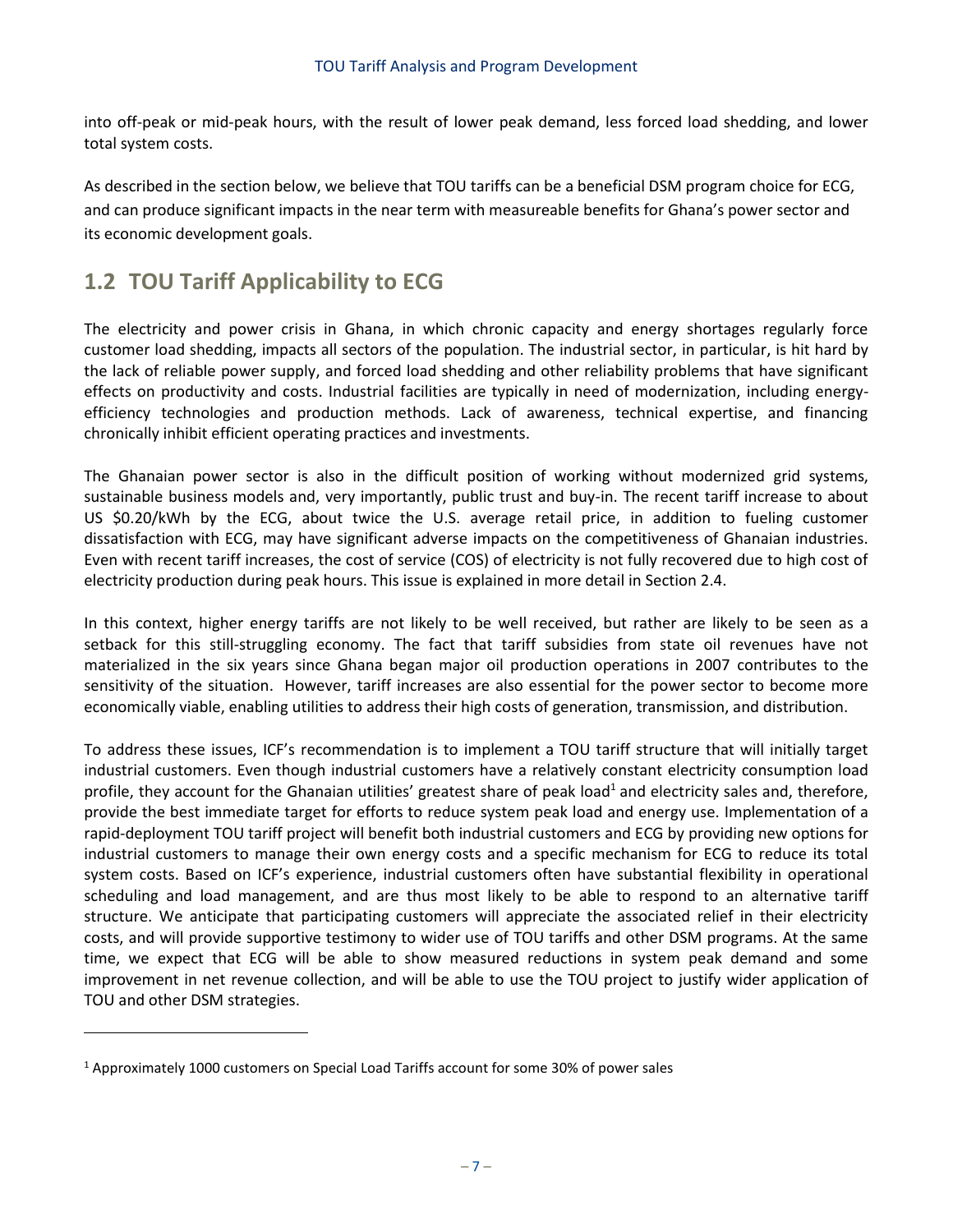Our assessment, based on a review of ECG data and discussions with stakeholders, is that a TOU tariff approach will realize the greatest relief from forced load shedding, at the lowest cost and in the shortest timeframe. Other DSM options, including direct load control, wholesale demand response programs, and energy efficiency programs, should be considered for the medium term, but a TOU tariff is recommended as the initial DSM offering.

### **1.3 Approach**

The following activities were conducted to develop the TOU Tariff structure:

- **Activity 1: Document Review.** The objective of this activity was to gain an understanding of the power sector in Ghana, including ECG's operations, business and cost structure, customer base, load, and technical challenges, as well as the related political, economic, and historical contexts relevant to the power sector. Tasks were conducted to establish key underlying assumptions and conditions for the analysis. Documents reviewed included a 2011 cost of service study by Mercados, tariff proposals from ECG, NEDCo, VRA, and GRIDco, and the 2013 energy statistics report from the Energy Commission of Ghana.
- **Activity 2: Conduct Metering Data Analysis.** ECG collects 15-minute interval electric meter data, demand factor, power factor, and other data on approximately 1,700 industrial customers with advanced meters installed. ICF conducted detailed analyses on a sample of these customers with the objective of identifying load management options.
- **Activity 3: Determine Utility Costing Periods and Develop TOU Tariff Strategies**. ICF analyzed utility data in order to identify the appropriate off-, mid-, and on-peak time periods, and the system cost and tariff pricing calculations applicable to each costing period to recommend a TOU tariff structure incorporating prices.
- **Activity 4: Create Marketing Plan and Support Pilot Rollout.** The final activity was to develop a program a program plan to promote participation, administer implementation processes, and manage ongoing program needs. ICF has created the program plan as a part of this report and will continue to work with the ECG marketing staff to support the roll out of the program.

## **1.4 Report Overview and Organization**

The remainder of this report is organized as follows:

- **Section [2](#page-10-0)** summarizes baseline (existing) energy use by customer segment and for the ECG system
- **Section [3](#page-14-0)** describes the analysis that was conducted to determine the TOU time periods
- **Section [4](#page-19-0)** describes the analysis that was conducted to determine the TOU rate structure
- **Section [5](#page-29-0)** describes the proposed TOU program design
- **Section [6](#page-31-0)** gives an estimate of the expected customer response from the TOU program
- **Section [7](#page-35-0)** summarizes the recommended next steps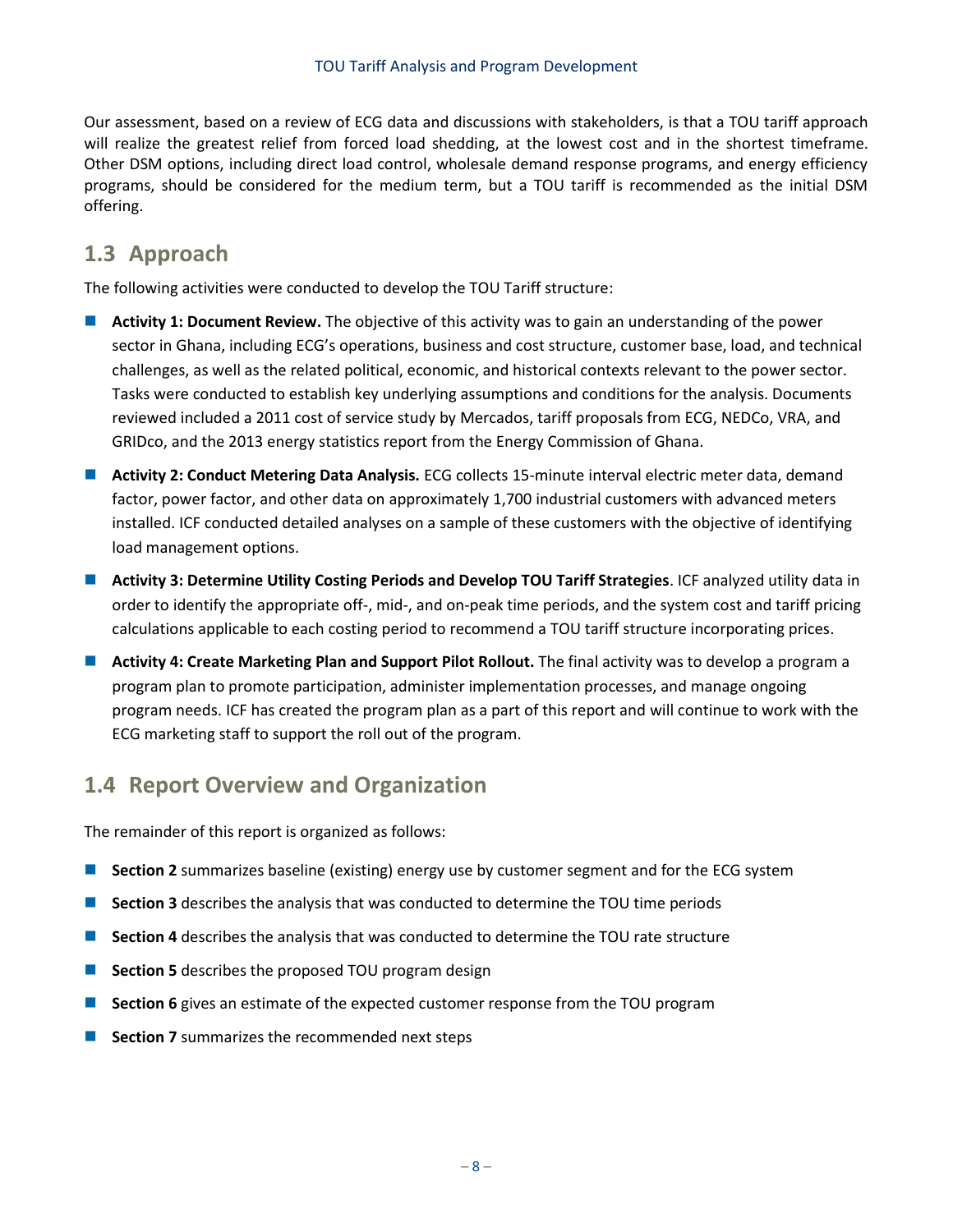# <span id="page-10-0"></span>2 Baseline Energy Use

Understanding how energy is currently used within a utility's service territory is the first step to developing an effective TOU Tariff. Data and information collected during activities 1 and 2 were used by ICF to estimate baseline energy use in Ghana. In the subsections below, we give an overview of the electricity sector and the stakeholders. We summarize the baseline energy use starting at the service territory level, by tariff class, and then at the end-use level, by sector. Finally, an explanation of the revenue shortfall is given which in part is the motivation for our recommendation to implement the TOU Tariff.

### **2.1 Ghana Electricity Market Overview**

There are various stakeholders of the electricity sector in Ghana. Understanding of the role of each is important to ensure acceptance of the TOU tariff. The various stakeholders with responsibilities are presented below:

**Volta River Authority (VRA):** The VRA was established in 1961 as the sole entity in Ghana responsible for generating power, primarily through hydro-electricity in the Volta River. It was also responsible for transmission and distribution. In 1997, two bodies were established to provide oversight on Ghana's electricity industry:

- The Energy Commission is responsible for granting licenses to generators, transmitters and distributors of electrical power. The commission enforces technical regulation through the Electricity Transmission Rules (2008) and the Electricity Regulations Act (2008).
- The Public Utilities Regulatory Commission (PURC) is responsible for approving rates, protecting consumer rights, promoting competition within the industry, and monitoring performance of public utility service.

Ghana's government pursued power sector reforms in 2005. As a result the transmission function was separated from the VRA. A large portion of existing power generation assets in Ghana, with the total installed capacity of approximately 2900 MW, are still owned and operated by the VRA.

**GRIDCo** is the sole transmission operator in Ghana. There are three distribution companies in Ghana: **Electricity Company of Ghana** (ECG), **Northern Electricity Distribution Company** (NEDCo), and the **Enclave Power Company** – which is a smaller distribution company focused on the Tema Free Zone.

NEDCO served 380,000 customers in 2011. Residential customers constituted 82.05% (311,997) of the total customers, non-residential customers constituted 17.94% (68,010), while the Special Load Tariff (SLT) customers constituted only 0.01% (40).

As of December 2012, ECG serves 2.5 Million customers. Out of this population, 71% or 1.78 million are active customers that are mainly Non Special Load Tariff (NSLT) customers. There are around 1,605 SLT customers.

The Government of Ghana is promoting Independent Power Producers (IPPS) to construct and operate new power plants. With the exception of the Bui hydro-electric power plant and two thermal power plants, all the new power plant licenses have been granted to IPPs with a total under construction capacity of 865 MW and a planned capacity of 1025 MW.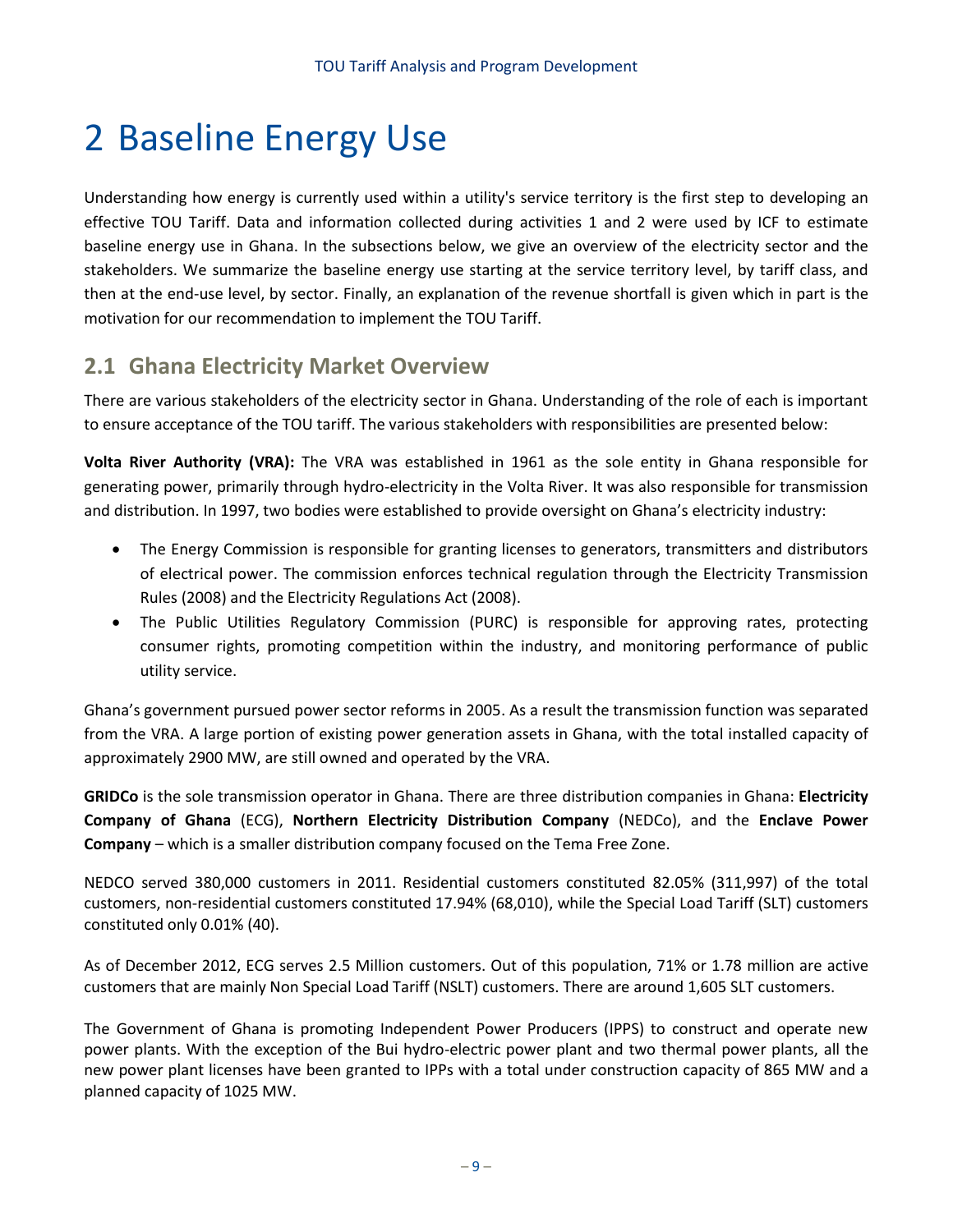## **2.2 Total Electricity Use**

The total peak demand on the system is around 2,000 MW in 2013. [Figure 2](#page-11-0) shows the electricity load forecast for the system, which is expected to grow by 75% to over 3,500 MW through 2020. Management of this additional load through added system capacity alone will be very challenging. Therefore, demand side management, energy efficiency, and demand response will likely have to play a significant role in meeting the forecasted load.

<span id="page-11-0"></span>

**Figure 2 – Electricity Load Forecast through 2020**

*Source: GRIDCo*

### **2.3 Electricity Use by Tariff Class**

Electricity consumption in Ghana can be characterized in four categories. The industrial sector accounts for nearly half of electricity consumption. Therefore a TOU program focused on shifting on-peak load from this market segment can be beneficial in meeting system peak load reduction. The percentage of consumption for each of those sectors is shown in [Figure 3.](#page-12-1)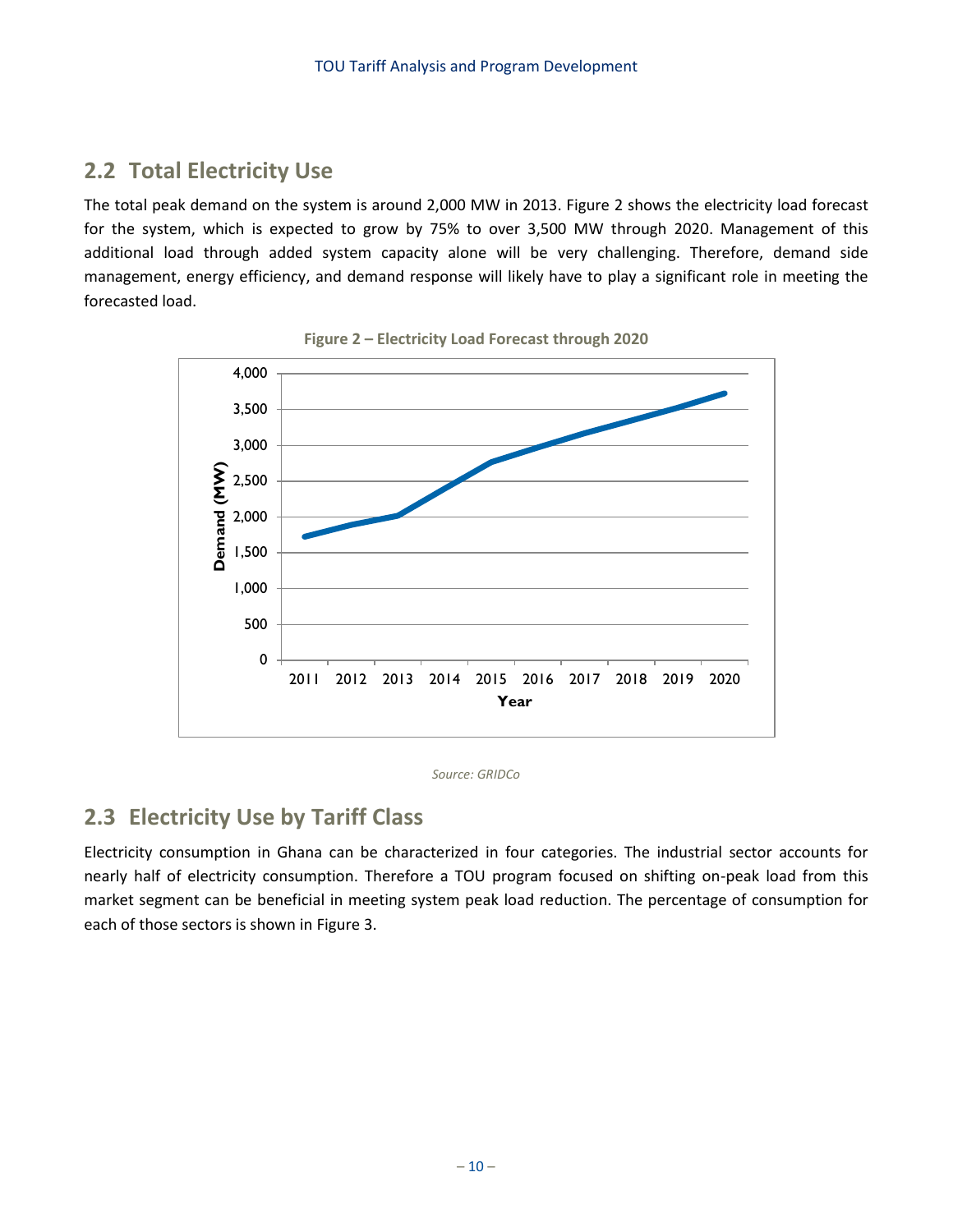<span id="page-12-1"></span>

| <b>Tariff Class</b>    | Customers in<br><b>Tariff Class</b> | % Total Cust. | <b>Total Sales</b><br>(GWh) | % Sales | <b>Total Demand</b><br>(MW) |  |
|------------------------|-------------------------------------|---------------|-----------------------------|---------|-----------------------------|--|
| Residential            | 2,160,000                           | 99%           | 3,228                       | 35%     | 1008                        |  |
| Non-Residential        |                                     |               | 1,525                       | 16%     |                             |  |
| Industrial             | 1,645                               | $0.01\%$      | 4,224                       | 45%     | 1008                        |  |
| <b>Street Lighting</b> | N/A                                 | N/A           | 377                         | 4%      | N/A                         |  |
| <b>Total</b>           | 2,161,645                           |               | 9354                        | 100%    | 2,016                       |  |

#### **Figure 3 – Customers and Sale by Tariff Class (2013)**

*Source: Energy Commission and Cost of service study*

## <span id="page-12-0"></span>**2.4 Electricity sector Revenue Shortfall**

Ghana's electricity sector reform has been afflicted with various challenges. In particular, the revenue generated through the sales of electricity does not cover the cost of service (COS) to generate and deliver electricity. Based on a COS study conducted in December 2012, the COS is comprised of the following:

- **Generation cost**
	- $\circ$  Short run marginal costs in the form of fuel and variable operations and maintenance
	- o Capacity costs in the form of capital and fixed operating costs
	- o Ancillary services in the form of spinning reserves, non-spinning reserves, voltage control and reactive power regulation.
- **Transmission cost**
- **Distribution cost**
	- o New major assets capital expenditure such as medium voltage (MV) and low voltage (LV) transformers and feeders
	- $\circ$  New complimentary assets capital expenditure such as MV to MV substations and other minor equipment
	- o End of life replacement infrastructure and equipment
	- o Operational costs in the form of staff compensation, operations management, commercial cycle (billing), and call centers.

The COS estimated in the study alongside ECG revenue requirements put forward by ECG is summarized in [Figure 4.](#page-13-0)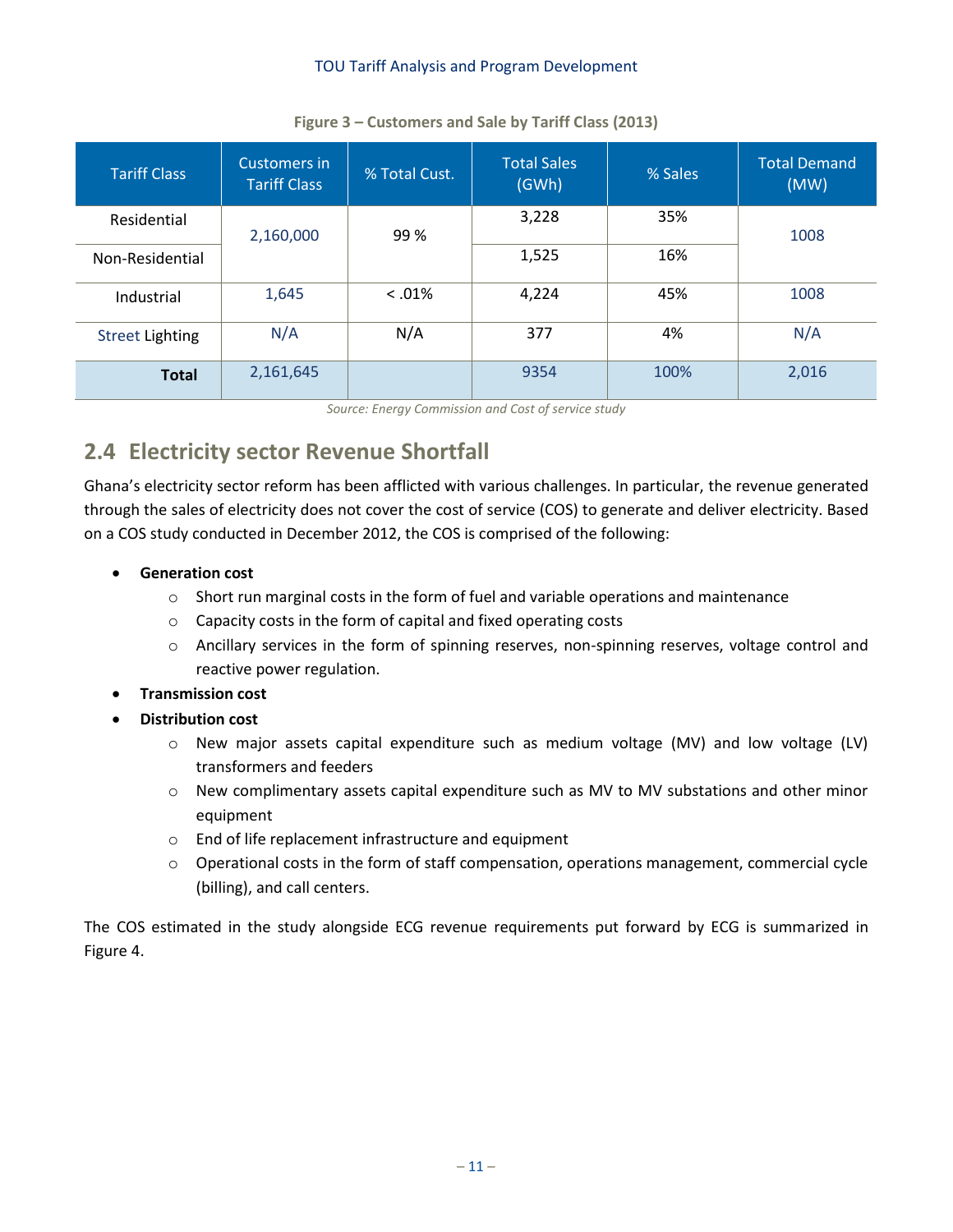<span id="page-13-0"></span>

| Year | <b>Generation COS</b><br>(million US\$) | <b>Transmission</b><br><b>COS</b> (million<br><b>US\$)</b> | <b>Distribution</b><br><b>COS</b> (million<br><b>US\$)</b> | <b>ECG Revenue</b><br>Requirements,<br><b>COS study</b><br>(million US\$) | <b>ECG Revenue</b><br><b>Requirements, ECG</b><br>(million GHc [million<br>$US$12$ ) |
|------|-----------------------------------------|------------------------------------------------------------|------------------------------------------------------------|---------------------------------------------------------------------------|--------------------------------------------------------------------------------------|
| 2014 | 764                                     | 96.4                                                       | 433                                                        | 442                                                                       | 3,389.3 [1,118.5]                                                                    |

**Figure 4 – Cost of Service (COS) in 2014**

The difference, shown in [Figure 4,](#page-13-0) in the revenue requirement estimated in the COS study and those put forward by ECG suggests that the electricity market is subject to considerable volatility and uncertainty. The reasons behind ECG's predicted revenue shortfall are multifaceted. At a macroscopic level, customers pay in Ghanaian Cedi but ECG is contractually obligated to compensate IPPs in US dollars, exposing ECG to losses caused by currency exchange fluctuations. Additionally, the cost of equipment and material, primarily imported from international markets, has been steadily increasing from 2012 due to a weakening Cedi. ECG's poor financial performance, in turn, has spurred an increase in the cost of capital that hinders the company's ability to cope with system maintenance and expansion as required by the Government of Ghana's rural electrification efforts.

More recently, the introduction of bulk generation customers – energy intensive consumers that receive discounted rates from GRIDCo – do not compensate ECG for system use. ECG has proposed a "wheeling" charge that will compensate ECG for the cost of service to deliver electricity for this class of customers. These issues all contribute to the current situation, in which existing tariffs are not cost-reflective due to the additional costs, the high cost of producing electricity during peak hours, and the necessary investment in equipment, explained above, are the reasons for revenue shortfall. This situation is ripe for TOU tariffs as a first step in rationalizing energy prices, encouraging load management, and beginning to address the endemic issues in the power sector.

ECG has also undertaken an expansive effort to install smart metering technology that, in addition to providing hourly demand data, will reduce the costs associated with billing errors, reading costs, and service connection/disconnection. ECG's special load tariff (SLT) and Bulk Generation Customers (BGC) customers, characterized by high consumption and system load, have already been converted to smart meters. While ECG's non-special load tariff (NSLT) rate class, primarily comprised of residential and commercial customers, are planned for future conversion to smart meters. This development is fortuitous in that the deployment of smart metering is key to enabling TOU tariffs among other DSM program options.

l

<sup>2</sup> Conversion rate of \$1 Ghanian Cedi to 0.33 US dollar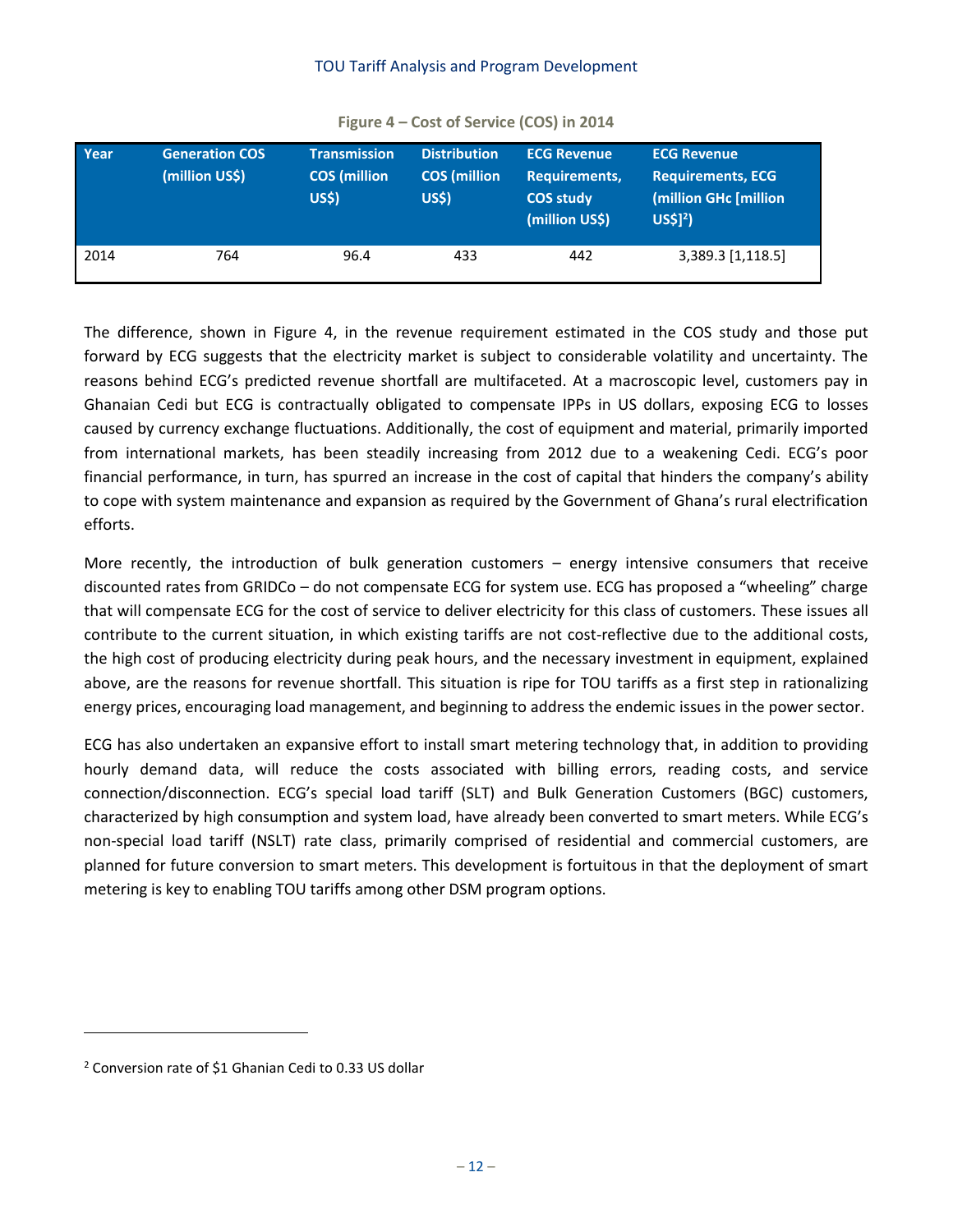# <span id="page-14-0"></span>3 Analysis to Determine Peak Time Periods

Specifying on-peak and off-peak time periods, and setting the accompanying prices assigned to each time period, are the key elements of a TOU program. This section describes the approach that was taken to determine the on-peak and off-peak time periods for the TOU program. Section [4](#page-19-0) describes the approach that was taken to determine the appropriate rates to charge during each time period.

The analysis conducted to determine the on-peak and off-peak time periods included a review of the system load for the entire ECG system, as explained in Section [3.1.](#page-14-1) In addition to the system load review, a selective set of industrial customer load was reviewed, as explained in Sectio[n 3.2.](#page-17-0)

### <span id="page-14-1"></span>**3.1 System Load Review**

System load was analyzed using the load duration curve of the system for the year 2013. Sorting system hourly demand for a given year from highest demand to lowest, and then plotting that data series on the Y-axis against annual hours on the X-axis gives the load duration curve, as shown in [Figure 5](#page-15-0) – . The figure shows two data series: the *Total System Load*, which includes load from VALCO as well as Communauté Electrique du Bénin (CEB); and *System Load in Ghana*, which excludes the electricity load of CEB.

Plotting a load duration curve is useful in analyzing possible TOU program structure: the shape of the curve illustrates variance in annual demand; inflection points on the curve can be used to help determine different TOU periods. The load duration curve for system load in Ghana shown in [Figure 5,](#page-15-0) also shown in tabular form in [Figure 6,](#page-15-1) has a relatively shallow slope across the majority of hours and begins to steeply taper at around 1600 MW. In fact, 73 percent of the 2013 system load year is under 1600 MW. Approximately 16% of hours in 2013 exceeded 1500 MW. System loads greater than 1500 MW primarily occur from 6 pm to 11 pm.

The hourly load profile suggests that system peak is primarily driven by lighting and household consumption. Due to Ghana's proximity to the equator, this pattern is constant for all seasons, as lighting is used in similar daily patterns year-round.

While a significant number of TOU programs across the world use a three-tier structure, including a mid-peak period, due to the relatively shallow slope of the system load duration curve our analysis quickly suggested a two-tier structure where only the on-peak and off-periods are defined. A two-tier structure is beneficial from an administrative perspective and its relative simplicity can be easier to explain and "sell" to customers.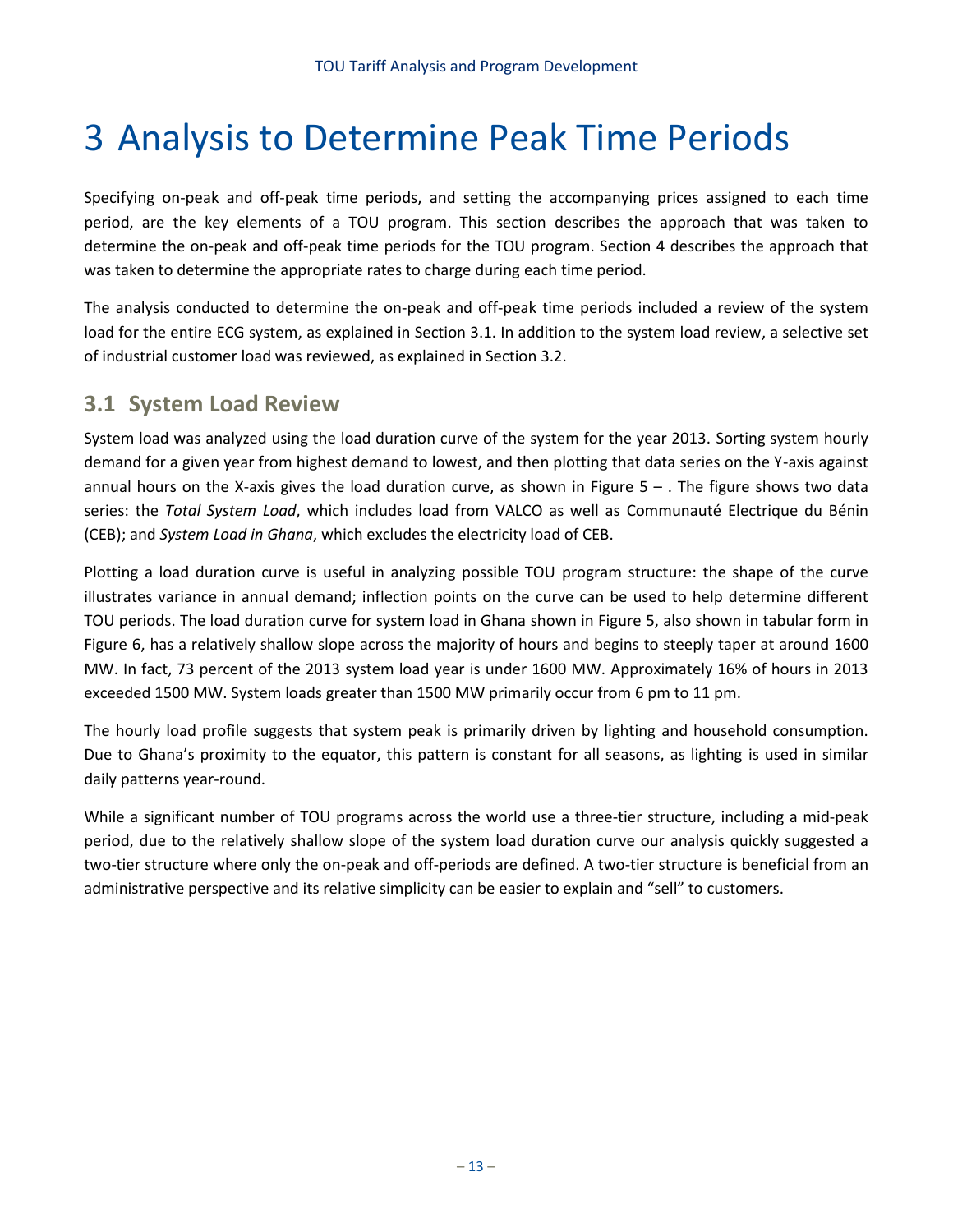

<span id="page-15-0"></span>

*Source: ECG*

## **System Demand Bin % 2013 Hours % Cumulative Hours** 0<MW<=1000 0% 0% 0% 1000<=MW<1100 0% 0% 0% 1100<=MW<1200 0% 1% 1200<=MW<1300 3% 4% 1300<=MW<1400 14% 18% 1400<=MW<1500 27% 45% 1500<=MW<1600 28% 73% 1600<=MW<1700 16% 89% 1700<=MW<1800 6% 95% 1800<=MW<1900 4% 98% >1900 2% 100%

#### <span id="page-15-1"></span>**Figure 6 – System Load Duration Curve (Tabular)**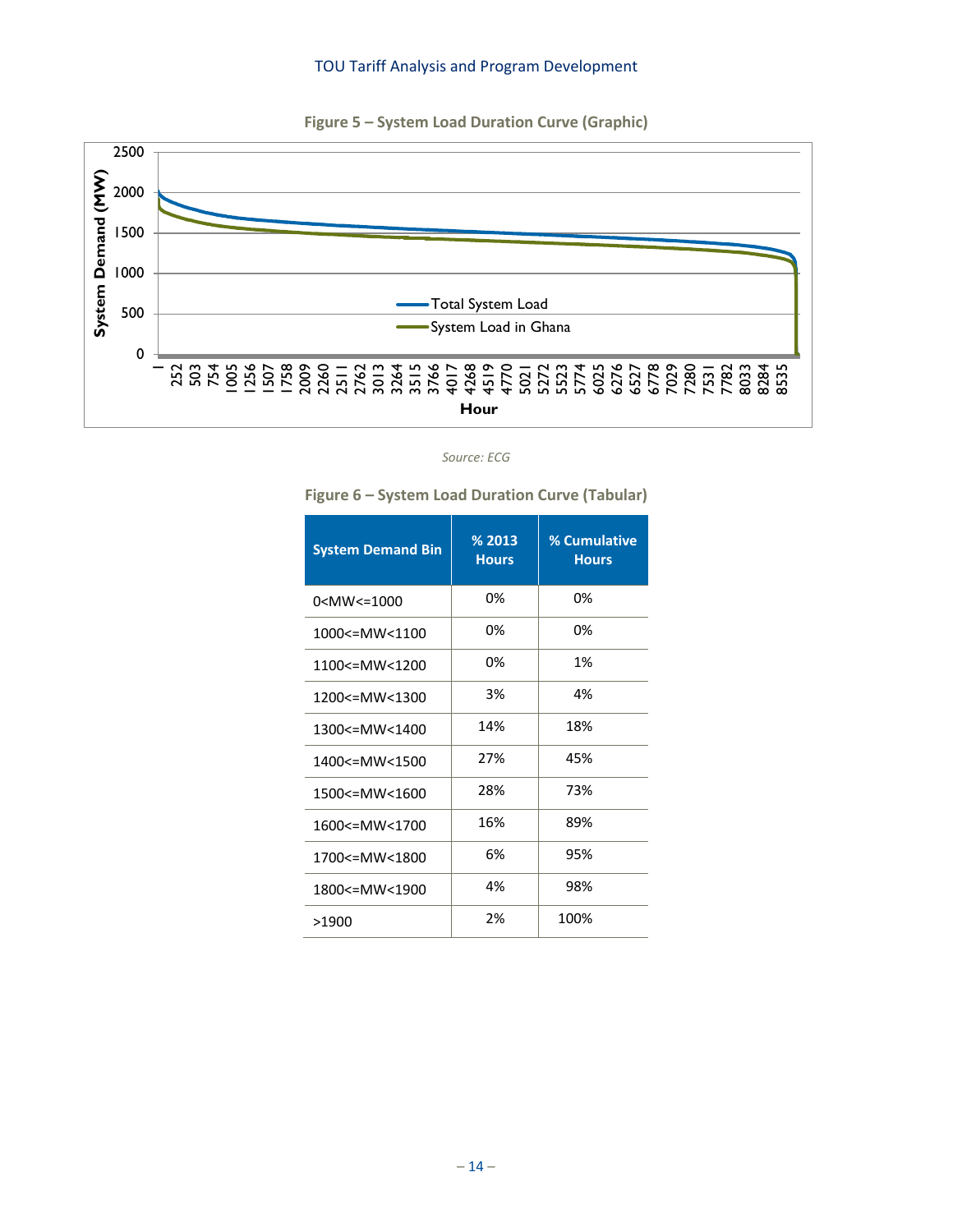As shown in [Figure 7,](#page-16-0) and in tabular form i[n Figure 8,](#page-16-1) 72 % of system load between 1500-1700 MW and around 100 % of the load over 1700 MW occurred between 6PM and 11PM (18:00-23:00), which is defined as the *on-peak timeblock*. Conversely, the *off-peak time-block* was defined as 12AM-5PM (24:00-17:00).

<span id="page-16-0"></span>

**Figure 7 – Distribution of Peak Hours in 2013 for System Load in Ghana (Graphic)**

<span id="page-16-1"></span>**Figure 8 – Distribution of Peak Hours in 2013 for System Load in Ghana (Tabular)**

| <b>Time</b>  | <b>System Load</b> | <b>System Load</b> |  |
|--------------|--------------------|--------------------|--|
|              | 1500-1700 MW       | >1700 MW           |  |
| 12-1 am      | 2%                 | 0%                 |  |
| $1-2$ am     | 1%                 | 0%                 |  |
| $2-3$ am     | 0%                 | 0%                 |  |
| 3-4 am       | 0%                 | 0%                 |  |
| 4-5 am       | 0%                 | 0%                 |  |
| 5-6 am       | 1%                 | 0%                 |  |
| 6-7 am       | 0%                 | 0%                 |  |
| 7-8 am       | 0%                 | 0%                 |  |
| 8-9 am       | 1%                 | 0%                 |  |
| 9-10 am      | 1%                 | 0%                 |  |
| 10-11 am     | 1%                 | 0%                 |  |
| 11 am -12 pm | 2%                 | 0%                 |  |
| 12-1 pm      | 1%                 | 0%                 |  |
| $1-2$ pm     | 2%                 | 0%                 |  |
| $2-3$ pm     | 2%                 | 0%                 |  |
| 3-4 pm       | 3%                 | 0%                 |  |
| 4-5 pm       | 2%                 | 0%                 |  |
| 5-6 pm       | 5%                 | 1%                 |  |
| 6-7 pm       | 14%                | 26%                |  |
| 7-8 pm       | 17%                | 34%                |  |
| 8-9 pm       | 17%                | 29%                |  |
| 9-10 pm      | 15%                | 9%                 |  |
| 10-11 pm     | 9%                 | 1%                 |  |
| 11 pm -12 am | 4%                 | 0%                 |  |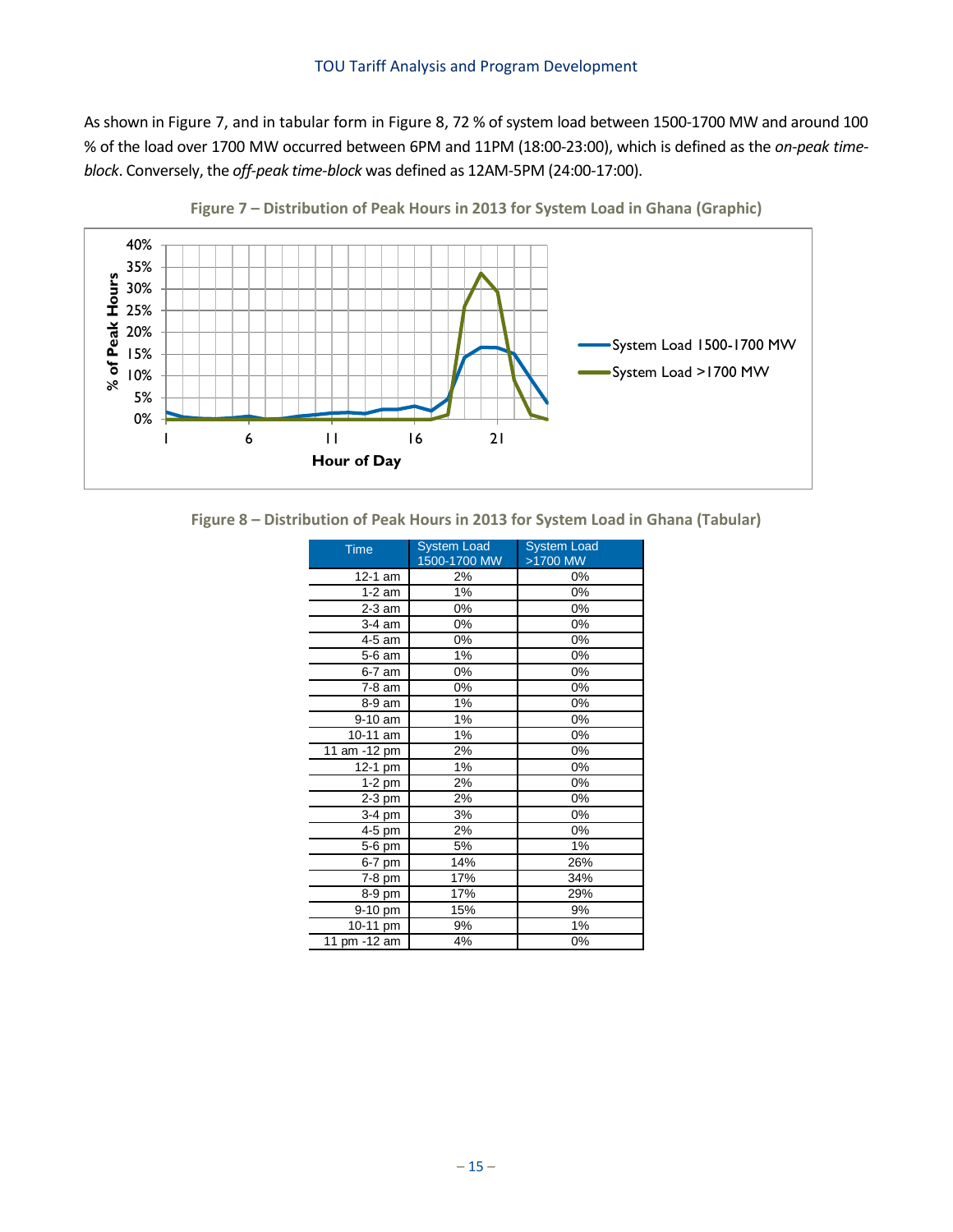Some TOU tariffs have seasonal components. In ECG's case there is no correlation between cooling degree days (CDD) and system demand, indicating low variance in seasonal demand as shown in [Figure 9.](#page-17-1) Therefore, it is not necessary to vary ECG's TOU tariff by season. Since this simpler rate design will be easier to explain to customers, it will also be easier for facility owners and managers to plan their operations accordingly.

<span id="page-17-1"></span>



### <span id="page-17-0"></span>**3.2 Sample Industrial Customer Load Review**

l

A review of a sample<sup>3</sup> of 36 ECG high voltage customers suggests that industrial customers do not necessarily follow the same hourly profile as the overall system load. Most industrial customers in the sample demonstrated relatively constant energy demand throughout the day. However, a few of the largest customers show increased demand during system peak hours of 6pm to 11pm.

[Figure 10](#page-18-0) gives the daily average of two months (December 2012-January 2013) of electricity demand for the sample of 36 customers, which suggests that even though peak for these industrial customers does not occur during the system peak hours of 6pm to 11pm, a significant portion of electricity demand occurs during these hours. If some of the end-uses that comprise the demand during this period can be shifted to off-peak hours, it will relieve the system congestion.

<sup>&</sup>lt;sup>3</sup> Note that the sample was not statistically selected and, therefore, may not be representative of the sector.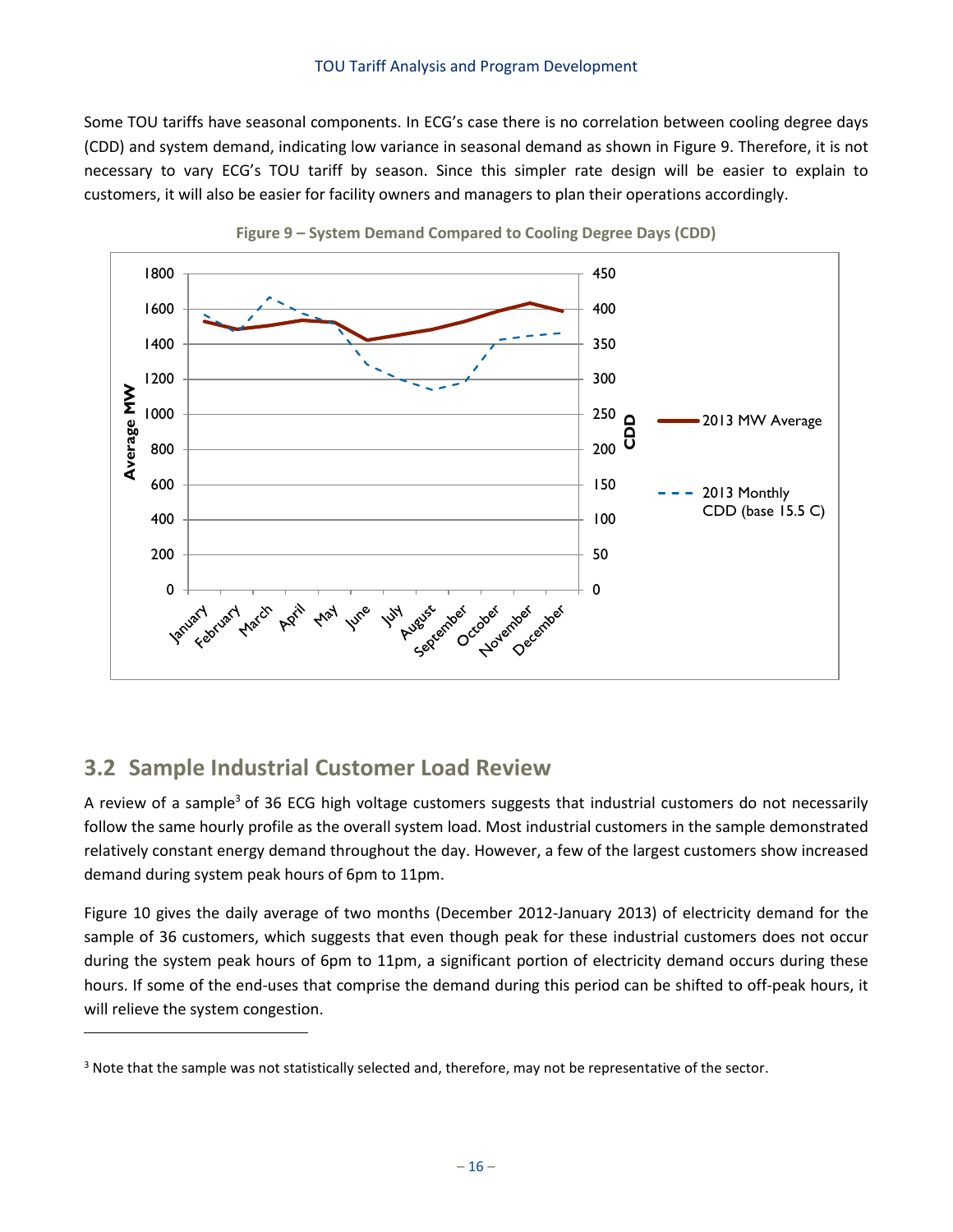<span id="page-18-0"></span>

**Figure 10 – Daily Average Electricity Demand of 36 Industrial Customers**

The analysis of the sample of industrial customers led to an interesting observation with regards to operational flexibility of the customers. A high volume steel manufacturing facility, as seen from the electric load profile in [Figure 11,](#page-18-1) chose to operate 6 pm to 6 am to lower the risk of damage from high daytime temperature to their equipment. While this operation schedule is not ideal from the system peak management perspective, this observation is meant to highlight the flexibility within the sub-sector to move operations if favorable conditions exist.

<span id="page-18-1"></span>

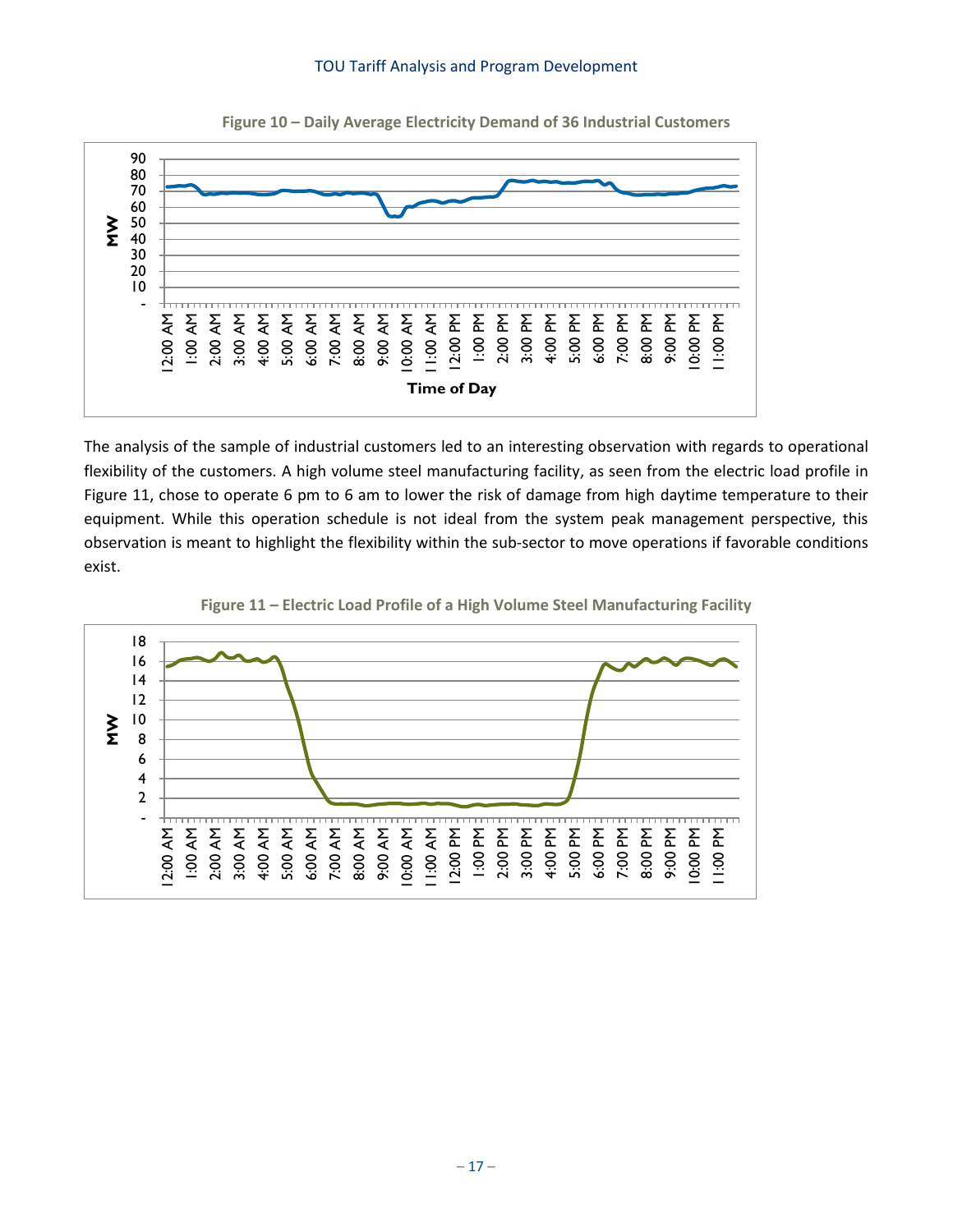# <span id="page-19-0"></span>4 Analysis to Determine Prices for a TOU Tariff

The number of pricing periods as well as the on-peak and off-peak prices are the key elements of a TOU program. As explained in Section 3, the on-peak and off-peak time periods were determined through load analysis. However, the rate structure design is an iterative process. The typical approach is to conduct a pilot study to determine the response of customers to the TOU rates; this is referred to in economics terminology as measuring *price elasticity*. The observed price elasticity is then used to estimate the impact on peak demand and total consumption, which is then used in the final program design. However, as described in Sections 1 and 2, there is an immediate need for the TOU program. Therefore, we have taken a somewhat more aggressive approach to design the program. We created a spreadsheet model to test the price elasticity impacts of several TOU rate structures. We used literature review to estimate the inputs to the model, which include price elasticity, and ratio of on-peak to off-peak prices. We also added realistic constraints to the model on the revenue impact and rate structure that would be both financially and politically acceptable.

As with all USAID projects, we encourage the development of local expertise. We will provide the model that was used for the analysis to the utilities and work to build local capacity among utility staff. This will enable them to revisit the approach once the program has been implemented and adjust the model using actual program experience.

The price elasticity values and ratio of on-peak to off-peak prices were gathered from rate design literature, as explained in Section 4.1. These values were used to create a model as explained in Section 4.2.

### **4.1 Literature Review**

ICF conducted an extensive literature review of TOU programs around the world to provide a range for estimating the ratio of on-peak to off-peak prices, and the associated price elasticity.

A summary of selected TOU tariff information from our literature search is shown i[n](#page-21-0)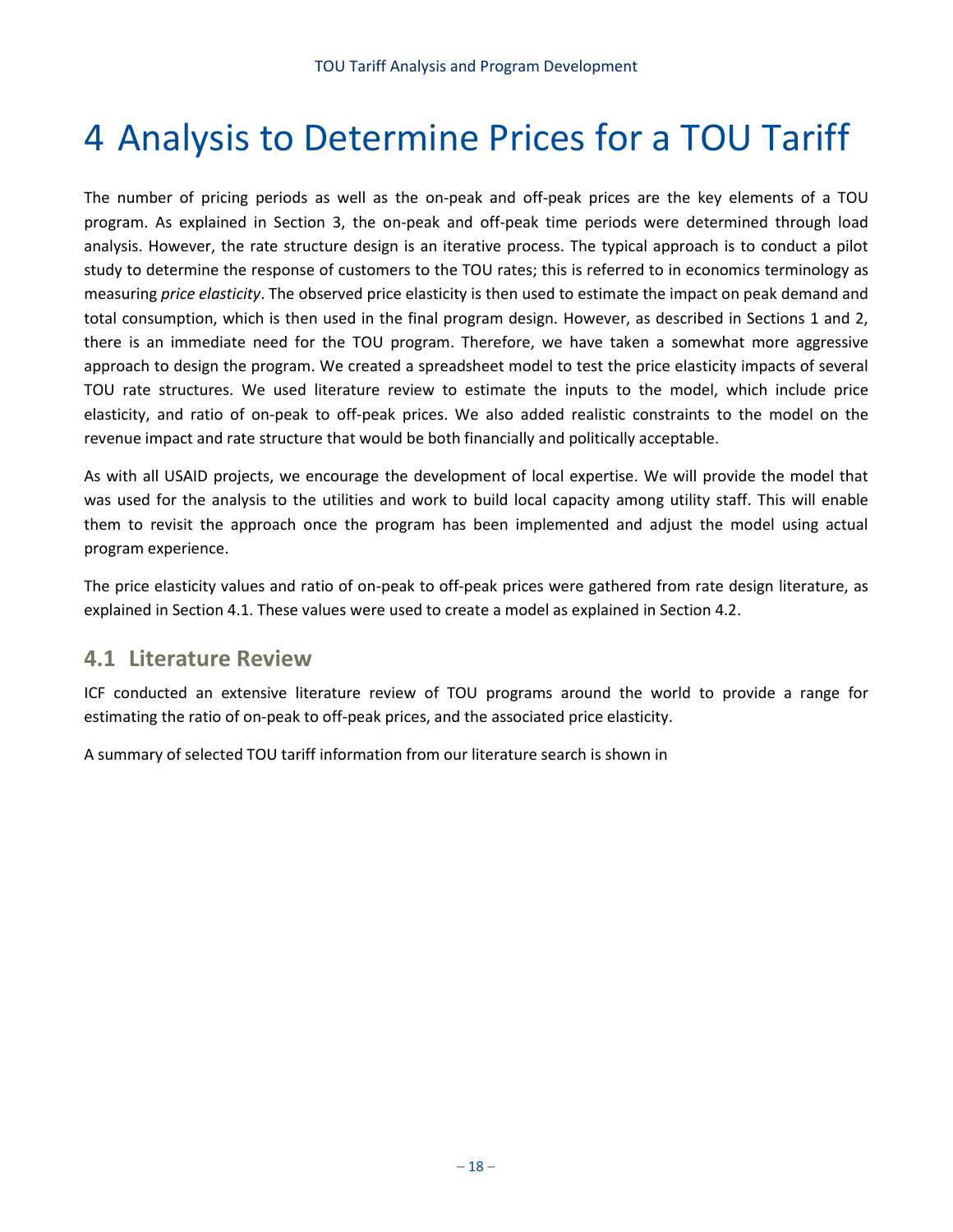[Figure](#page-21-0) 12. As the actual rates being used in these countries are a function of the respective utility's cost of service, the ratio of the on-peak to off-peak rates is more meaningful for the purpose of this analysis. For the 16 TOU tariffs that were reviewed, the ratio of the rates is shown in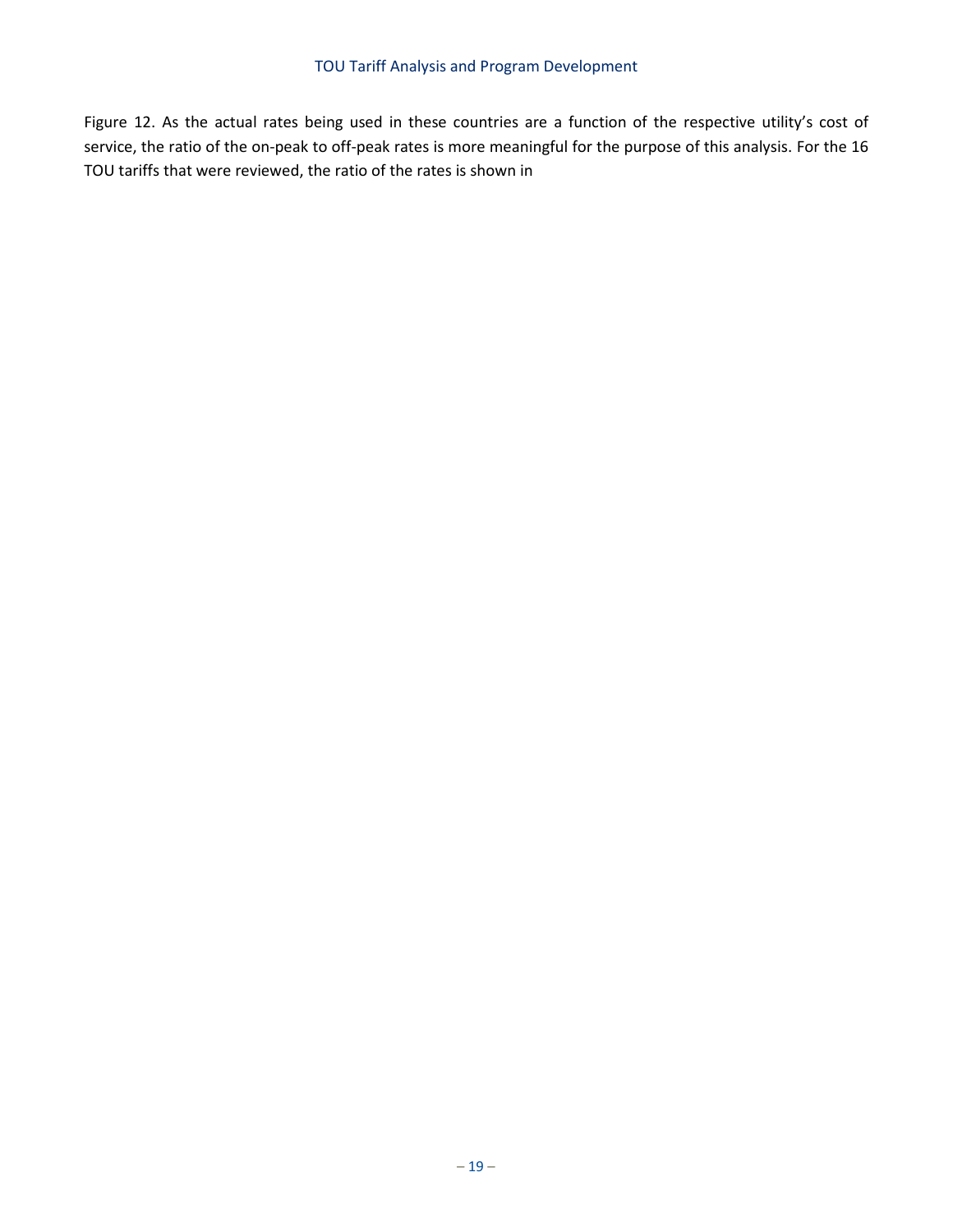<span id="page-21-0"></span>[Figure](#page-21-0) 12. While the majority of the programs use three pricing periods (on-peak, off-peak, and mid-peak) as explained in Section 3.2, a two-tier period works better for Ghana.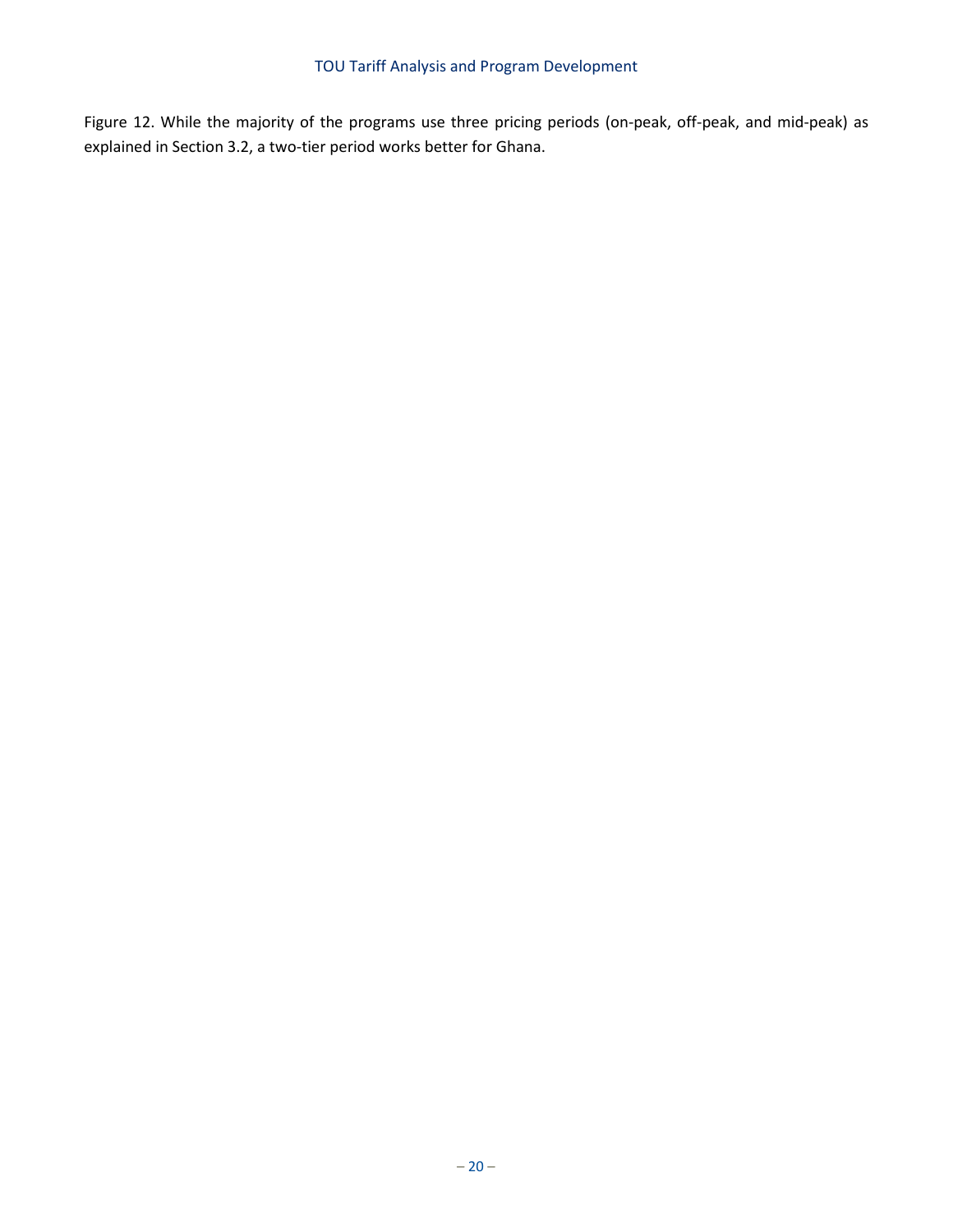| <b>Country</b>      | Ratio of on-peak to off-Peak rates | <b>Pricing Periods</b> |
|---------------------|------------------------------------|------------------------|
| Algeria             | 8.2                                | 3                      |
| Iran                | 5.4                                | 3                      |
| Israel              | 21.13                              | 3                      |
| Egypt               | 4.12                               | $\overline{2}$         |
| Jordan              | 9.2                                | $\overline{2}$         |
| Lebanon             | 21.2                               | 3                      |
| Morocco             | 13.8                               | 3                      |
| Syria               | 6.5                                | 3                      |
| Tunisia             | 10.1                               | 4                      |
| China               |                                    |                        |
| (Jiangsu)           | 3.8                                | 3                      |
| Korea               | 3.58                               | 3                      |
| South               |                                    |                        |
| Africa <sup>4</sup> | 7.3                                | 3                      |
| Taiwan              | 2.67                               | 3                      |
| Thailand            | 2                                  | $\overline{2}$         |
| Turkey              | 2.59                               | 3                      |
| Vietnam             | 3.12                               | 3                      |

#### **Figure 12 – Selected TOU Tariff Research**

There are two types of customer electricity use responses, or price elasticity, to TOU rates – own-price elasticity and substitution elasticity. Own-price elasticity can be used to estimate change in total electricity consumption relative to a change in electricity price. This relationship is mathematically defined as:

$$
E_D = \frac{\frac{Q'}{Q} - 1}{\frac{P'}{P} - 1}
$$

Where,

 $\overline{\phantom{a}}$ 

Q is the total energy consumption in the absence of a TOU program,

Q' is the total energy consumption with a TOU program,

P is the weighted average price of consumption in the absence of a TOU program,

<sup>4</sup> South Africa's ESKOM operates a few optional TOU programs for medium and large customers. The tariff is available to urban customers larger than 25 kVa and smaller than 5 MVa. The rate includes price periods with differentiated energy charges and a maximum demand charge. Mandatory and voluntary load reduction for key industrial customers was approximately 7% while municipal customers observed 9.5% load reduction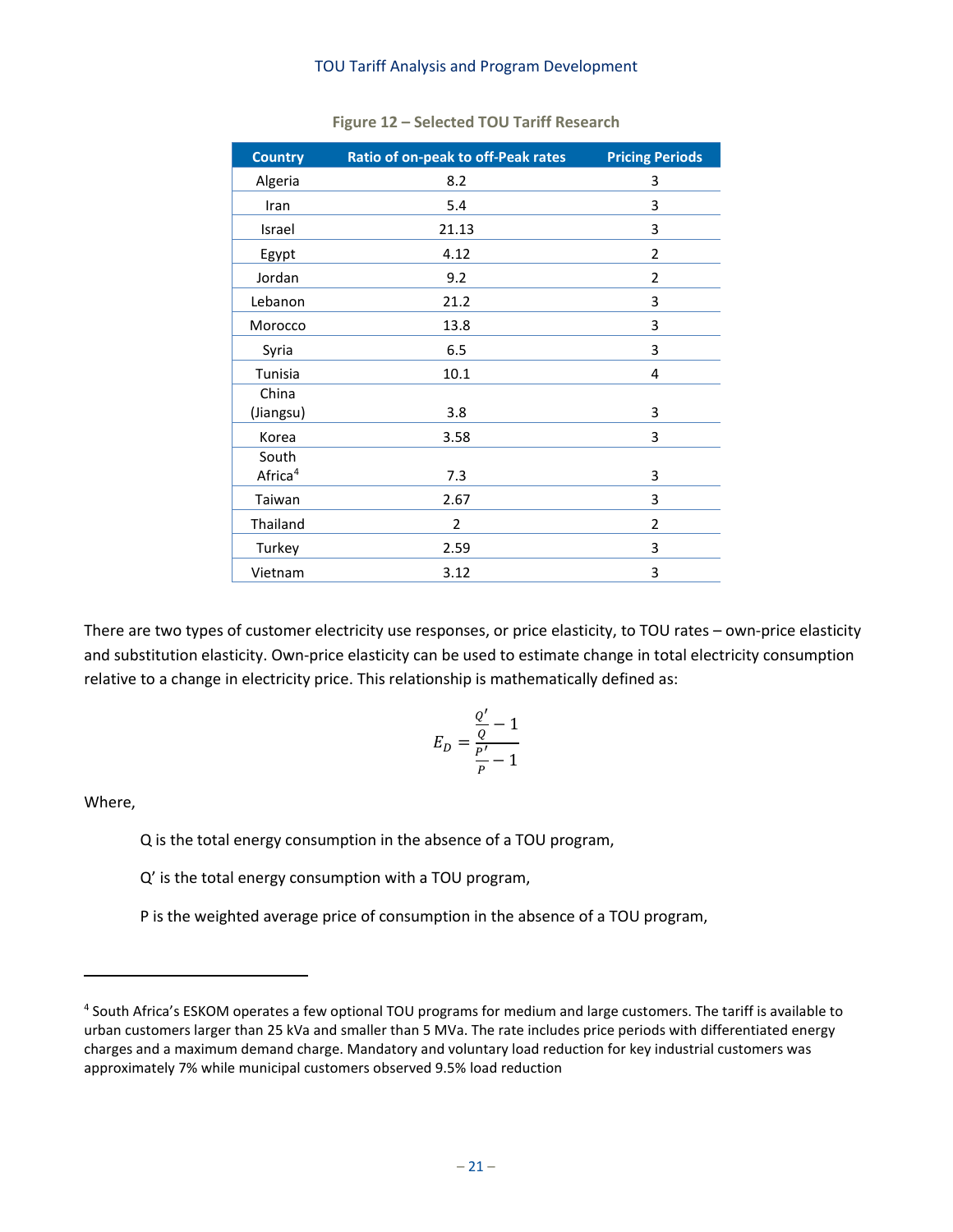P' is the weighted average price of consumption with a TOU program.

The own-price elasticity of electricity, like many other goods, is negative since consumption decreases as the price increases.

TOU program customer response is also evaluated using substitution elasticity, which in the context of this analysis is the change in demand from one period relative to the price change in another period. Substitution elasticity is mathematically defined as:

$$
E_S = \frac{\frac{Q_p'}{Q_o'}\Big|_{Q_p}}{\frac{P_p'}{P_o'}\Big|_{\frac{P_p}{P_o}} - 1}
$$

Where

 $\overline{\phantom{a}}$ 

 $Q'_p$  is the energy consumption during on-peak periods after a TOU program is implemented,

 $Q'_{o}$  is the energy consumption during off-peak periods after a TOU program is implemented

 $P'_p$  is the price of energy during on-peak periods after a TOU program is implemented,

 $P'_{o}$  is the price of energy during off-peak periods after a TOU program is implemented,

 $Q_p$  is the energy consumption during on-peak periods before a TOU program is implemented,

 $Q<sub>o</sub>$  is the energy consumption during off-peak periods before a TOU program is implemented

 $P_p$  is the price of energy during on-peak periods after a before a TOU program is implemented,

 $P<sub>o</sub>$  is the price of energy during off-peak periods before a TOU program is implemented.

Unlike own-price elasticity, substitution elasticity is usually positive.

Electricity price elasticity<sup>5</sup> has been studied in various jurisdictions and customer segments. Unfortunately, none of these studies directly apply to Ghana, but similar to the TOU program design, a survey of multiple elasticity studies can provide a range of reasonable values that will enable an analysis of estimated customer response.

[Figure 13](#page-24-0)<sup>6</sup> presents a summary of electricity elasticity studies for different demand response programs.

 $5$  While studies suggest that industries with different electricity intensities have different price elasticity we took an average of sectoral price elasticity for this study, as the sub-sector level price elasticity is not relevant to the sector level TOU program design.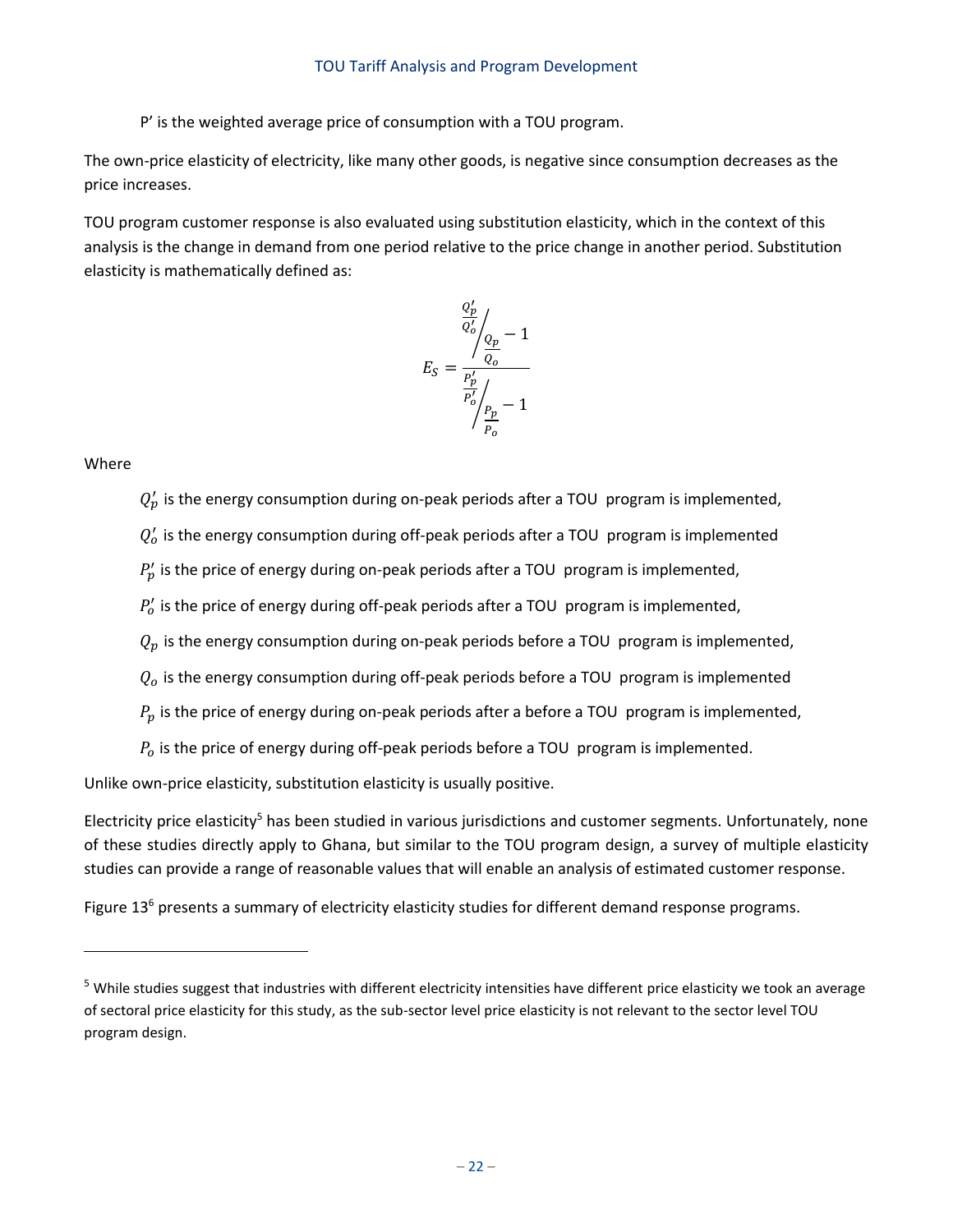<span id="page-24-0"></span>

| <b>Market</b>          | Date of<br><b>Study</b> | Own-price<br><b>Elasticity</b> | Substitution<br><b>Elasticity</b> |
|------------------------|-------------------------|--------------------------------|-----------------------------------|
| Ontario Canada         | 1997                    | -0.07 to -0.09                 | 0.7 to 0.11                       |
| CA, NY, and<br>Midwest | 1984                    | $-0.014$ to $-0.02$            |                                   |
| California US          | 1983                    | $-0.03$                        |                                   |
| Ontario Canada         | 1986                    | N/A                            |                                   |
| Texas US               | 1984                    | $-1.1$                         | 0.21                              |
| California US          | 1983                    | -0.15 to -.27                  |                                   |
| California US          | 1984                    | $-0.02$ to $-0.09$             |                                   |
| California US          | 1991                    | $-0.04$ to $-0.09$             |                                   |
| Ontario Canada         | 1983                    | 0 to $-0.24$                   | N/A                               |
| US                     | 1978                    | $-0.41$                        |                                   |
| US                     | 1978                    | $-0.78$                        |                                   |
| US                     | 1978                    | $-1.01$                        |                                   |

**Figure 13 – Snapshot of Industrial Electricity Price Elasticity Studies**

### **4.2 Analysis**

 $\overline{\phantom{a}}$ 

The analysis was conducted using a spreadsheet model that uses mathematical expressions to define own-price and substitution elasticity. The model uses 15-minute interval smart meter data for ECG to evaluate the impact from several scenarios. It also includes constraints on revenue impact and rate structure.

Based on the literature review, three conservative values of 2, 4, and 8 were chosen as the ratio of on-peak to off-peak rates to use for the analysis. The scenarios were designed to test the impact on the shift in consumption patterns (substitution elasticity) and the resulting revenue impact from a total decrease in electricity consumption (own-price elasticity). A constraint was put in place in the model such that the revenue impact would not change by more than 5% in either direction.

The impact on the total electricity consumption was calculated using three different own-price elasticity values, which were based on the literature review. For each of the own-price elasticity values, the shift in consumption pattern was calculated using three different values of substitution elasticity, which were also based on the literature review. The values used for the elasticity are given in

 $^6$  TOU tariffs impact electricity use patterns in both short and long run. Examples of changes made in the short run (<2 years) include reducing production during peak, or reducing the use of non-essential equipment such as lighting or air conditioning. In the long run, customers can implement more fundamental changes such as installing more efficient equipment or adding production capacity that will enable the facility to operate during off-peak hours instead of on-peak hours. Since in best practice utility resource planning and DSM are viewed in the long-run, this analysis was conducted using long run estimates of price elasticity to estimate the impacts or the proposed TOU rate.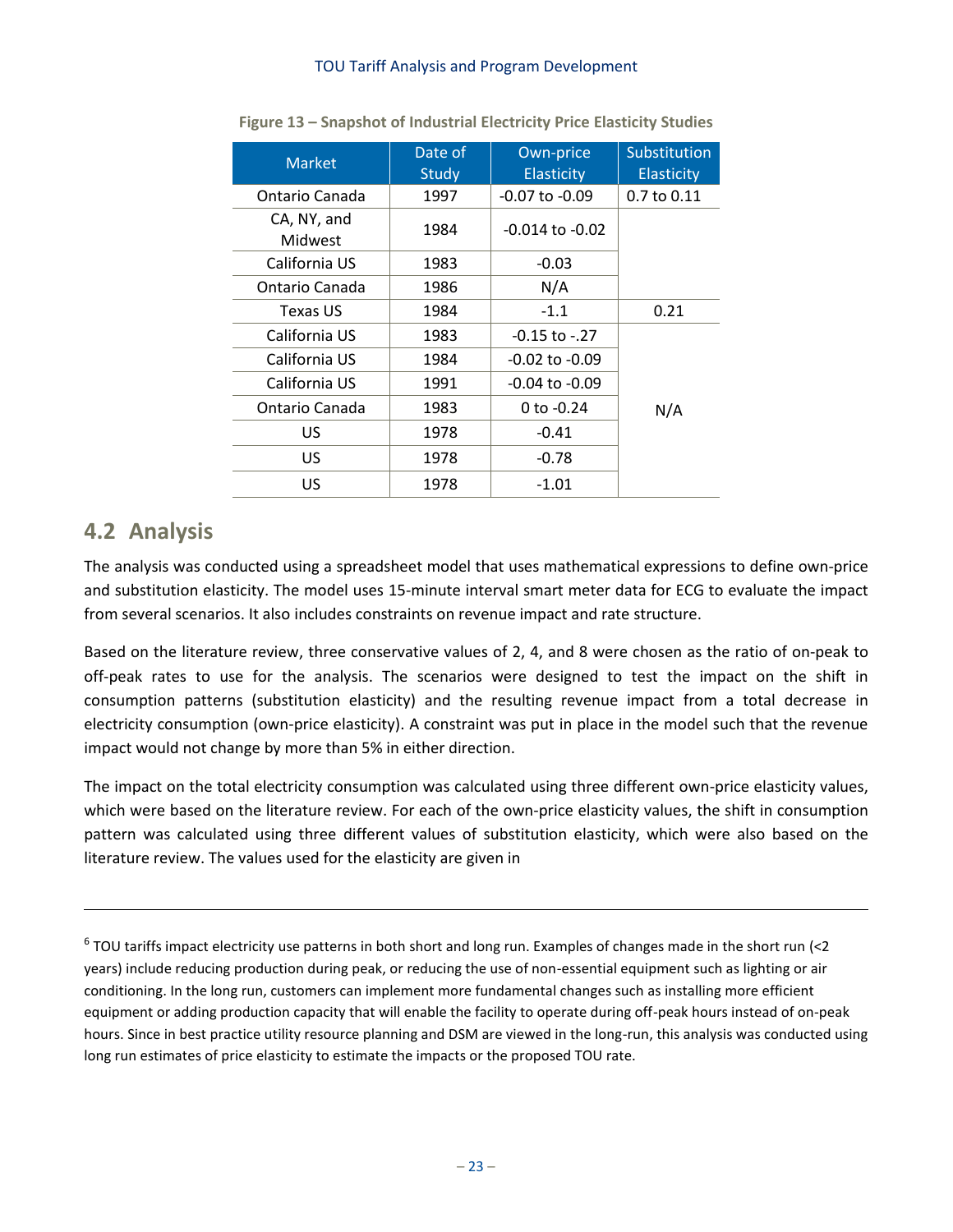<span id="page-25-0"></span>[Figure 14.](#page-25-0)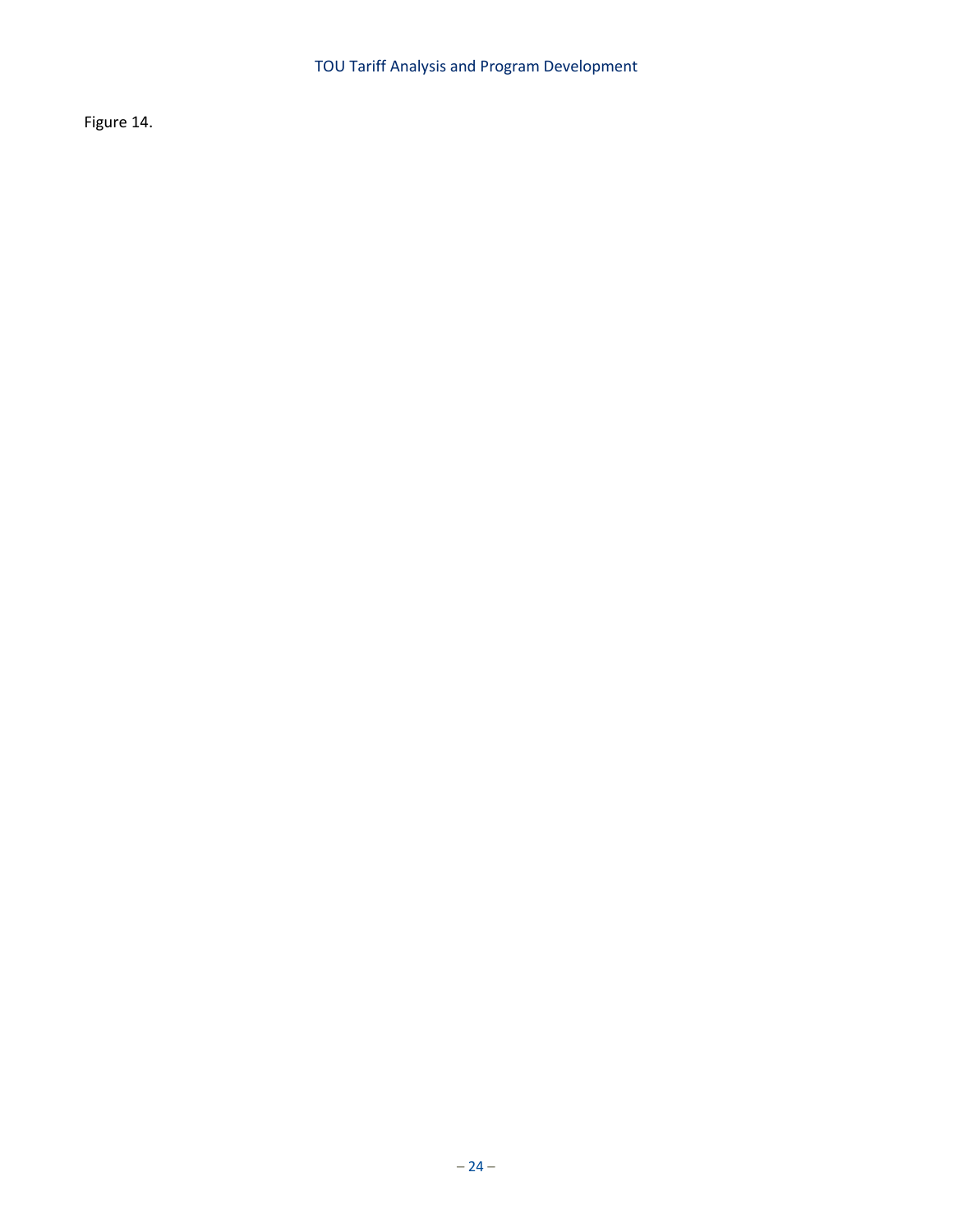

**Figure 14 –Price Elasticity Inputs for Various Scenario**

In total there were nine calculations that were performed for each scenario, or one for each combination of substitution and own price elasticity. Each calculation included the impact on on-peak consumption, off-peak consumption, and system revenue from energy charges. For each of the three scenarios, the average of the nine calculations, which is representative of the range of elasticity values found in literature, is shown i[n Figure 15.](#page-26-0)

<span id="page-26-0"></span>The analysis was conducted using 15-minute interval smart meter data in the month of December 2012 through January 2013 for select high voltage customers of ECG. As there is limited variation in seasonal demand, we believe that the three months of data is representative of the full year.

|                                                 | Scenario 1<br>(Recommended) | Scenario 2 | Scenario 3 |
|-------------------------------------------------|-----------------------------|------------|------------|
| Ratio of On-Peak to Off-peak                    | 2                           | 4          | 8          |
| TOU Off-peak discount                           | 15%                         | 35%        | 55%        |
| <b>Estimated On-Peak Consumption</b><br>Change  | $-8%$                       | $-13%$     | $-18%$     |
| <b>Estimated Off-Peak Consumption</b><br>Change | $-1%$                       | $-2%$      | $-6%$      |
| Estimated Revenue Impact                        | 0%                          | $-2%$      | -4%        |
| Potential System Peak Load<br>Reduction (MW)    | 73                          | 121        | 167        |

|  |  | Figure 15 - Scenario Results |  |
|--|--|------------------------------|--|
|--|--|------------------------------|--|

The most aggressive scenario has an on-peak to off-peak rate ratio of 8, which is close to the average of the international programs that were reviewed and summarized in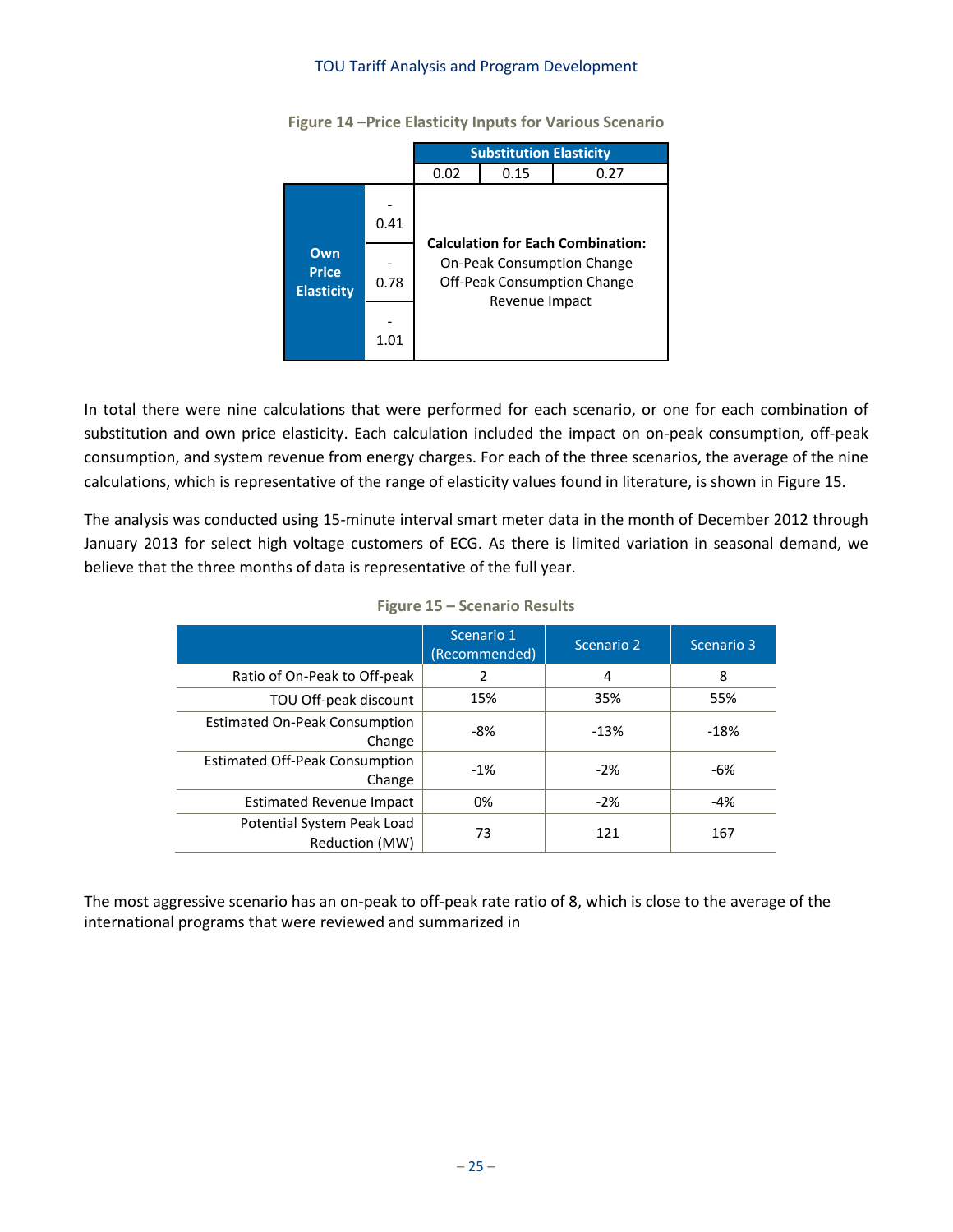[Figure 12.](#page-21-0)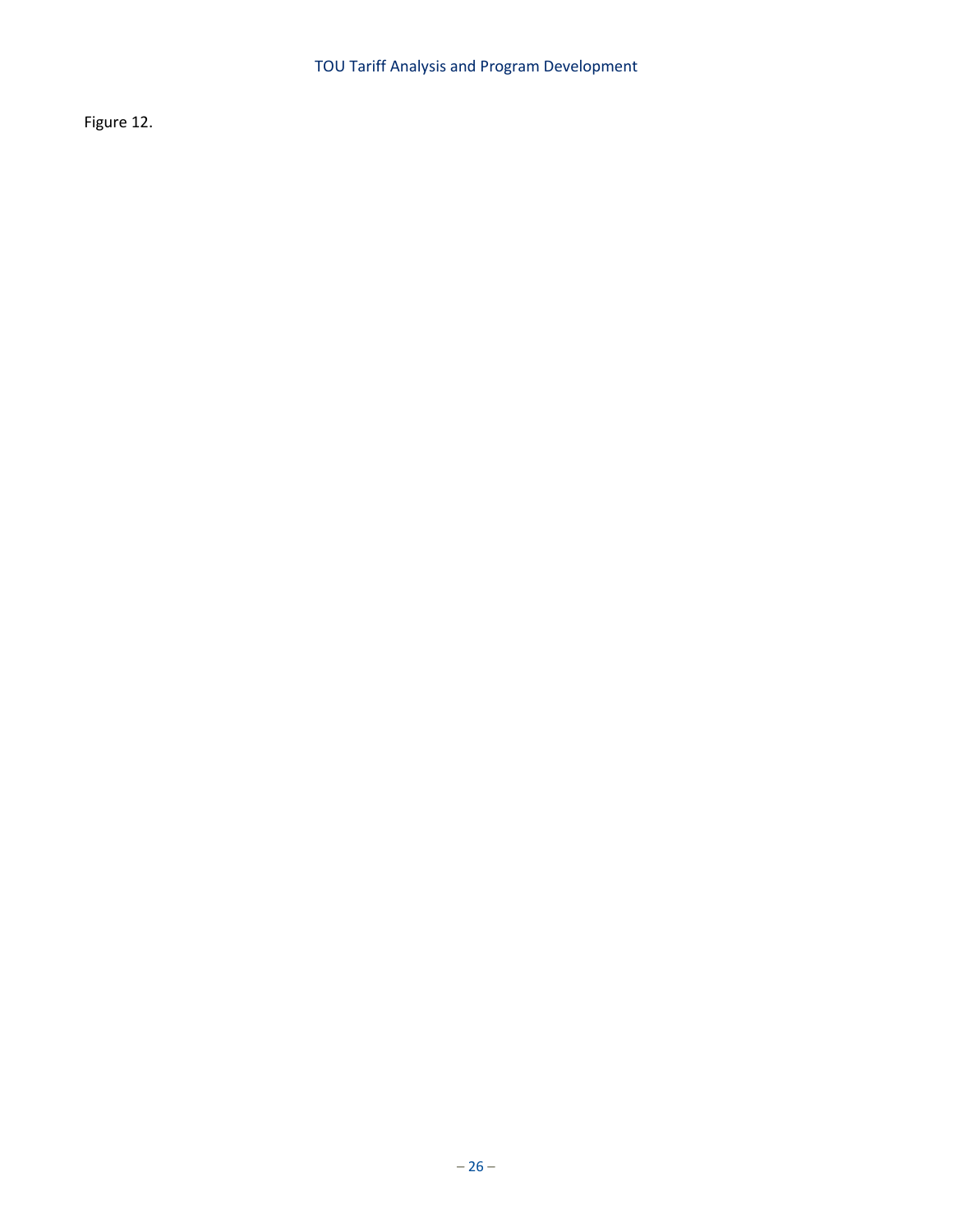Consideration was given to avoid burdening industrial customers with a limitation to shift their loads in the initial phase of the program. Therefore, there is no current need for an aggressive pricing model. Finally, in choosing the modest price ratio, consideration was given to other factors such as potential political backlash, risk of the industrial customers switching to on-site generation due to fatigue from power rationing programs, and potential reduction of industrial output for Ghana. However, the scenarios should be revisited once the program has matured to consider the costs and benefits of a more aggressive pricing model.

The result of the analysis is that Ghana's electricity system stakeholders can expect an average system peak load reduction of 8% with a peak price ratio of 2 and off-peak rate discounted by 115% as the current flat rate and on-peak rate increase of 50% for four hours of the day. This scenario is revenue neutral for the utilities.

While these estimates are created using extensive literature review and ICF experience, it is not meant to completely replace the natural process of learning through a pilot implementation. It is unlikely that the proposed TOU tariff during off-peak would cause ECG any difficulty in meeting its revenue requirement for the industrial tariff class. As stated previously, once the system is implemented, ECG can use data on revenues to make adjustments to rates such that the system is revenue-neutral (or, if appropriate, revenue-positive).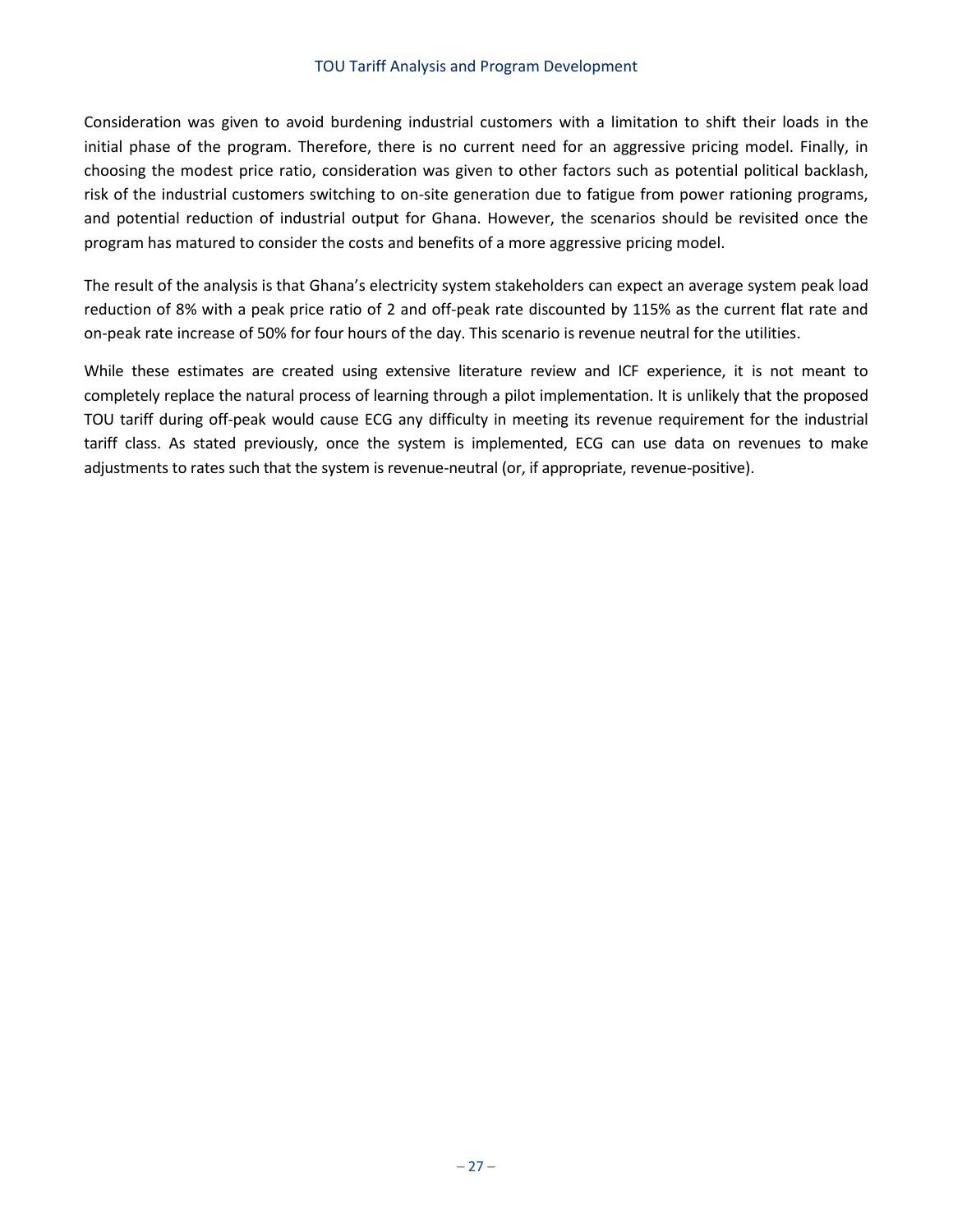# <span id="page-29-0"></span>5 Proposed TOU Tariff

The proposed TOU tariff is recommended for the industrial customer class, because smart meters have already been installed at the industrial facilities, and industrial customer electricity demand, which holds the greatest potential for load modification, accounts for a high share of electricity usage. ECG's industrial customer base comprises less than 0.01% of total system customers, but uses 45% of system electricity. Further, industrial operating schedules are not currently affected by the time-varying cost of electricity production, given that the energy charge under the current tariff is a flat price per kWh for all hours of the day throughout the year. This misalignment of prices and costs has contributed to system outages, revenue loss by ECG, lost production/revenue by companies, cross subsidies across customer classes, and other inefficiencies. While an industrial TOU tariff alone cannot fix all of these problems, better alignment of energy charges with energy costs will help improve the economic efficiency of the ECG system, may help reduce the number of system outages, and can better support Ghana's economic growth goals.

ICF developed the TOU program recommendations based upon data gathered and analyses performed under activities 1 through 3 including research of international TOU tariffs, as well as ICF experience with program design and implementation in other countries. The recommended TOU tariff program is based on wellunderstood designs with proven performance in numerous developed and developing countries. Their experience is adapted here to address market barriers and other issues specific to Ghana.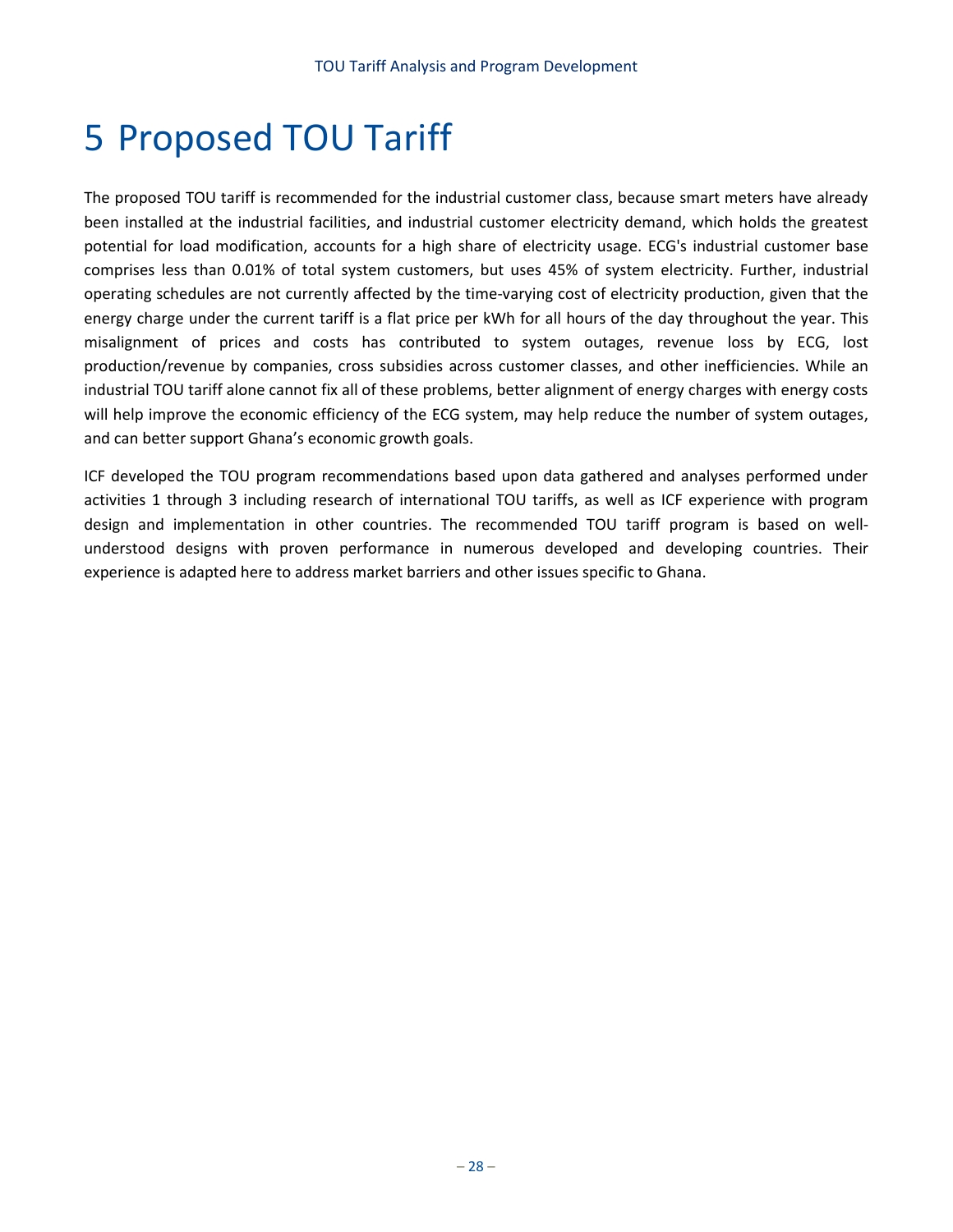## **5.1 Proposed Tariff**

 $\overline{\phantom{a}}$ 

ICF recommends a two-tier TOU tariff for industrial customers as shown in Figure  $16<sup>7</sup>$ .

<span id="page-30-0"></span>

|                                              | LV    | <b>MV</b> | <b>HV</b> | $HV -$<br><b>Mines</b> | Time Period <sup>i</sup> | <b>Hours</b><br>per Day | <b>Total</b><br><b>Hours per</b><br>Year | % Total<br><b>Annual</b><br><b>Hours</b> |
|----------------------------------------------|-------|-----------|-----------|------------------------|--------------------------|-------------------------|------------------------------------------|------------------------------------------|
| <b>Current Energy Charge</b><br>(Ghp/kWh)    | 51.71 | 40.02     | 36.80     | 58.41                  | All Hours                | 24                      | 8760                                     | N/A                                      |
| Proposed Off-Peak Energy<br>Charge (Ghp/kWh) | 43.95 | 34.02     | 31.28     | 49.65                  | 11 PM to 6 PM            |                         | 1825                                     | 21%                                      |
| Proposed On-Peak Energy<br>Charge (Ghp/kWh)  | 87.90 | 87.90     | 87.90     | 87.90                  | 6 PM to 11 PM            | 19                      | 6935                                     | 79%                                      |

**Figure 16 – Proposed Industrial Customer TOU Tariff Summary**

**<sup>i</sup>**The tariff periods were determined by analyzing the sub-set of hours during which ECG's system demand was 1500 MW or greater, as described in Section 3.1.

This tariff for industrial customers is designed to motivate facility owners and managers to shift electricity use during periods when there is the greatest demand on the grid to periods of lower demand by setting price signals for the cost of energy that better align with the costs of production at different times of day. The tariff is designed primarily to shift load away from periods of peak demand by setting a peak energy charge that is somewhat consistent with the cost of energy during such periods. The design sets the on-peak energy charge at a price point designed to motivate industrial customers to shift a modest amount of their load from on-peak to off-peak.

The proposed two-tier tariff was designed with simplicity in mind. Experience shows that overly complex TOU rates can be counterproductive to utility goals, mainly because they can be difficult for customers to understand and act upon. This tariff design takes into account the relatively shallow slope of ECG's load duration curve and the lack of variation in seasonal load. The main purpose is to encourage industrial customers to shift production from periods of highest system demand to periods of lower system demand. Consideration was given to the scenario where a large shift in load from on- to off-peak could simply result in changing the time period in which the system peak is likely to occur, without actually reducing system peak demand. We think this is not likely with the proposed rate structure since industrial customers have a relatively constant annual electricity consumption load profile.

The recommended tariff for *on-peak* energy charge is an increase over the existing flat tariff charge and the offpeak energy charge is a decrease over the existing flat tariff charge. This will help to shift the system load for peak hours to off-peak hours. The design of the tariff charge ensures minimal impact on the revenue of ECG. This is explained in more detail in Section **Error! Reference source not found.**.

Although some TOU tariffs also include demand charges that vary by period, such charges add a layer of complexity that can be counterproductive. In addition, focusing on energy is most consistent with the overall goal of TOU tariffs, is to better align retail energy charges with long run marginal energy costs.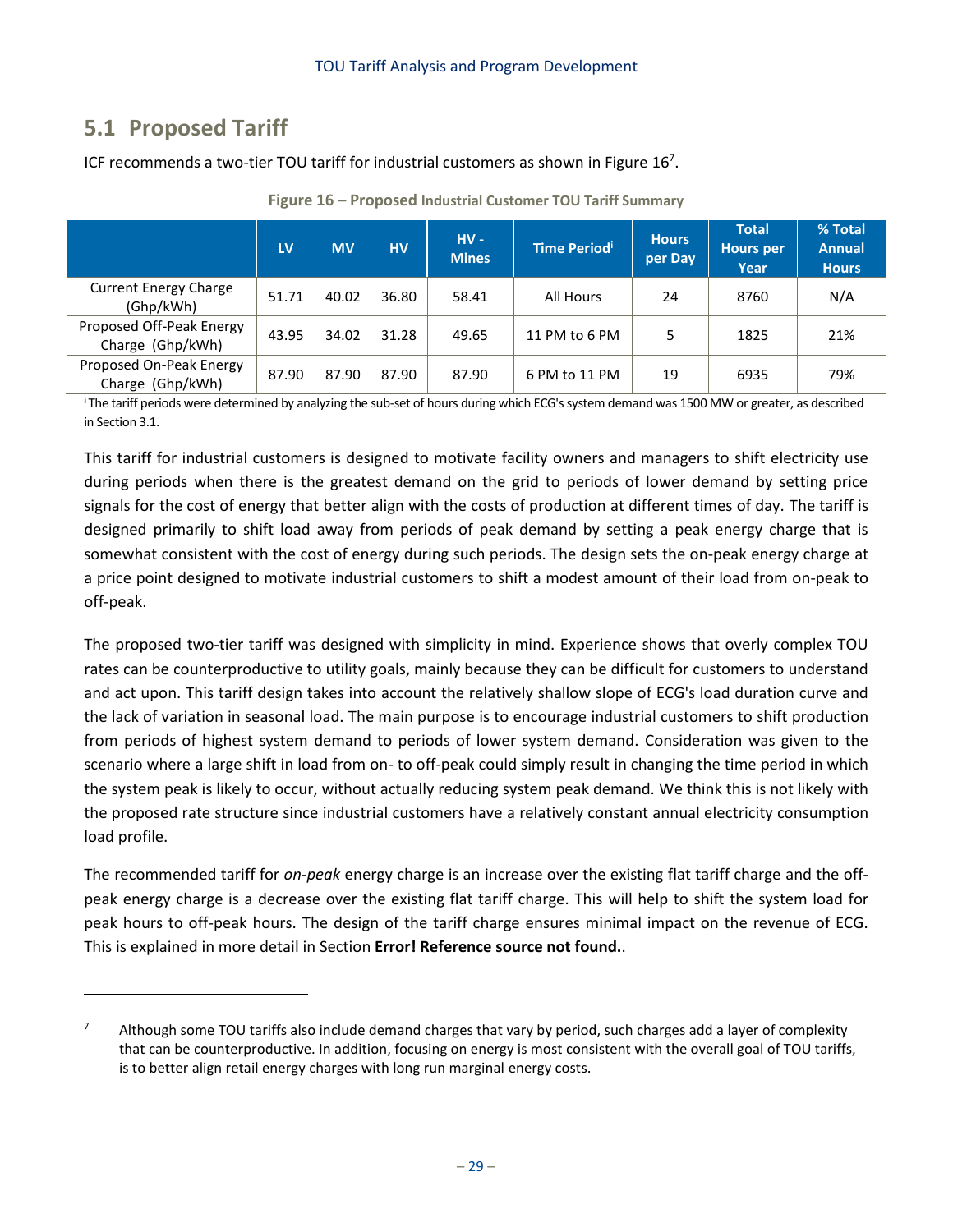# <span id="page-31-0"></span>6 Estimated Impacts and Costs

[Figure 17](#page-31-1) summarizes projected program costs and savings over the forecast period. Based on a 2015 start-up, customers on the tariff could achieve total demand savings of 56 MW, or just over 2% of current ECG system peak load, by 2019. Program costs are higher in 2015 to account for start-up costs. There is some associated energy savings in MWh that were estimated for the recommended tariff structure, as shown in Figure 18.

<span id="page-31-1"></span>

| <b>Program Metric</b>                  | 2015   | 2016                | 2017           | 2018                | 2019           |
|----------------------------------------|--------|---------------------|----------------|---------------------|----------------|
| Incremental MWh Savings                | 0      | 145                 | 168            | 231                 | 262            |
| <b>Cumulative MWh Savings</b>          | 0      | 145                 | 168            | 231                 | 262            |
| Incremental MW Savings                 | 0      | 31                  | 36             | 50                  | 56             |
| <b>Cumulative MW Savings</b>           | 0      | 31                  | 36             | 50                  | 56             |
| Annual Program Costs (\$Millions, USD) | \$0.45 | \$0.3\$             | \$0.3\$        | \$0.3               | \$0.3          |
| Annual Program Costs (Millions GHC)    | GHC 0  | GH <sub>c</sub> 717 | <b>GHC 478</b> | GH <sub>c</sub> 478 | <b>GHC 478</b> |

**Figure 17 – Industrial TOU Program Savings & Costs**

[Figure 18](#page-32-0) summarizes the results of TOU program cost-effectiveness analysis. This program includes no direct incentive costs; overall costs are relatively low, as these are largely administrative and marketing costs. Weighted against the large avoided capacity savings, this program is very cost-effective. Based on the Utility Cost Test<sup>8</sup> (UCT) result, we estimate that for every 1 GHc invested by ECG in the program, that ECG customers would save 4.7 GHc in the long run.

 $\overline{\phantom{a}}$ 

<sup>&</sup>lt;sup>8</sup> UCT measures cost-effectiveness from the viewpoint of the sponsoring utility. It compares the avoided supply costs to the cost of the DSM program. UCT costs include DSM program costs, including incentive costs and non-incentive program delivery costs.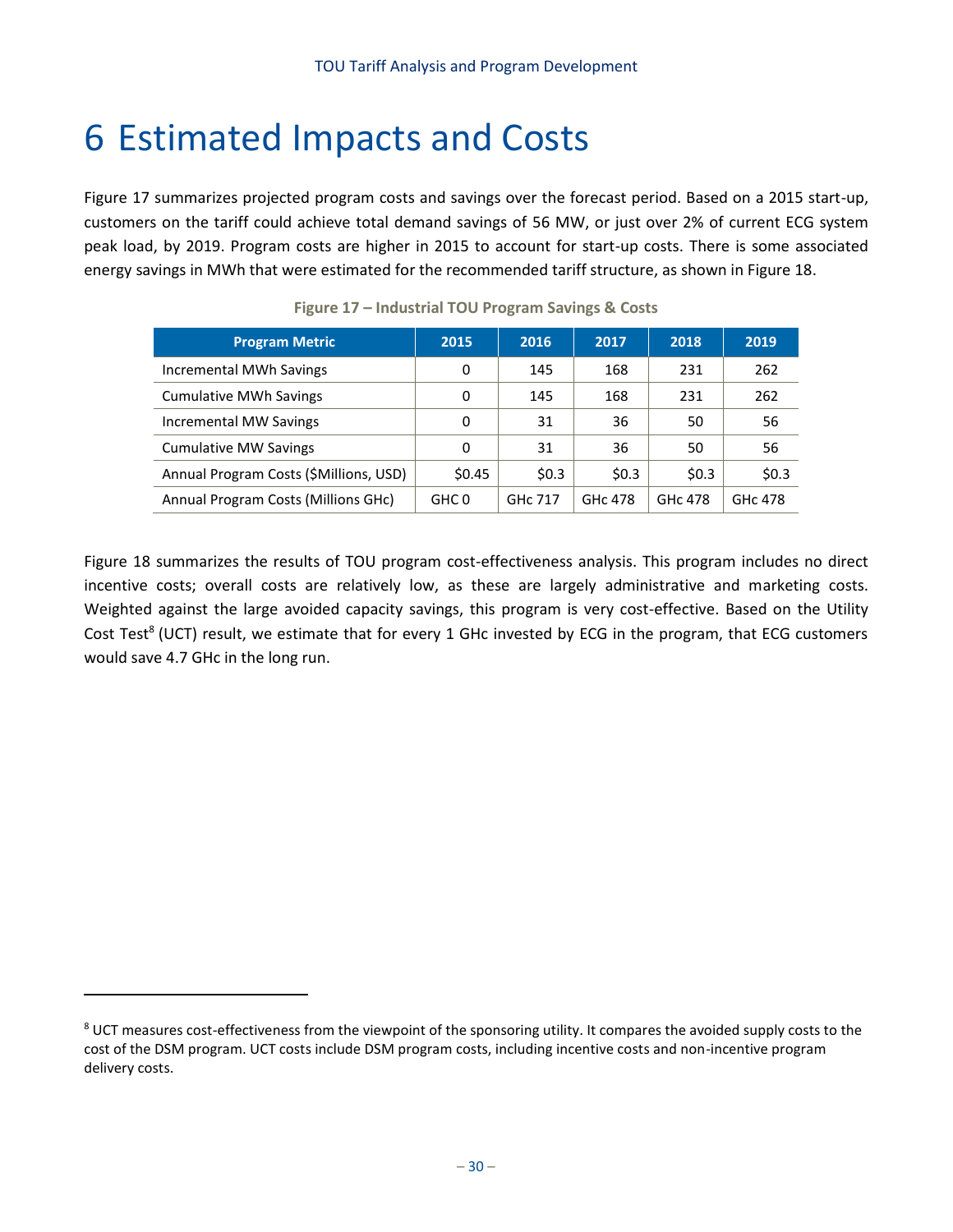<span id="page-32-0"></span>

| Utility Cost Test (UCT) Ratio              | 4.7       |  |
|--------------------------------------------|-----------|--|
| Net UCT Benefits <sup>9</sup> (\$Millions) | \$36.6    |  |
| Net UCT Benefits (Millions GHc)            | GHS 110.9 |  |
| Levelized cost per $kWh$ (\$)              | \$2.25    |  |
| Levelized cost per kWh (GHc)               | GHS 6.8   |  |
| Levelized cost per kW (\$)                 | \$10      |  |
| Levelized cost per kW (1000 GHc)           | GHS 33.30 |  |

**Figure 18 – Industrial TOU Program Cost-Effectiveness**

l

<sup>&</sup>lt;sup>9</sup> Utility Cost Test benefits include the present value of the lifetime avoided kWh and kW costs due to measure installations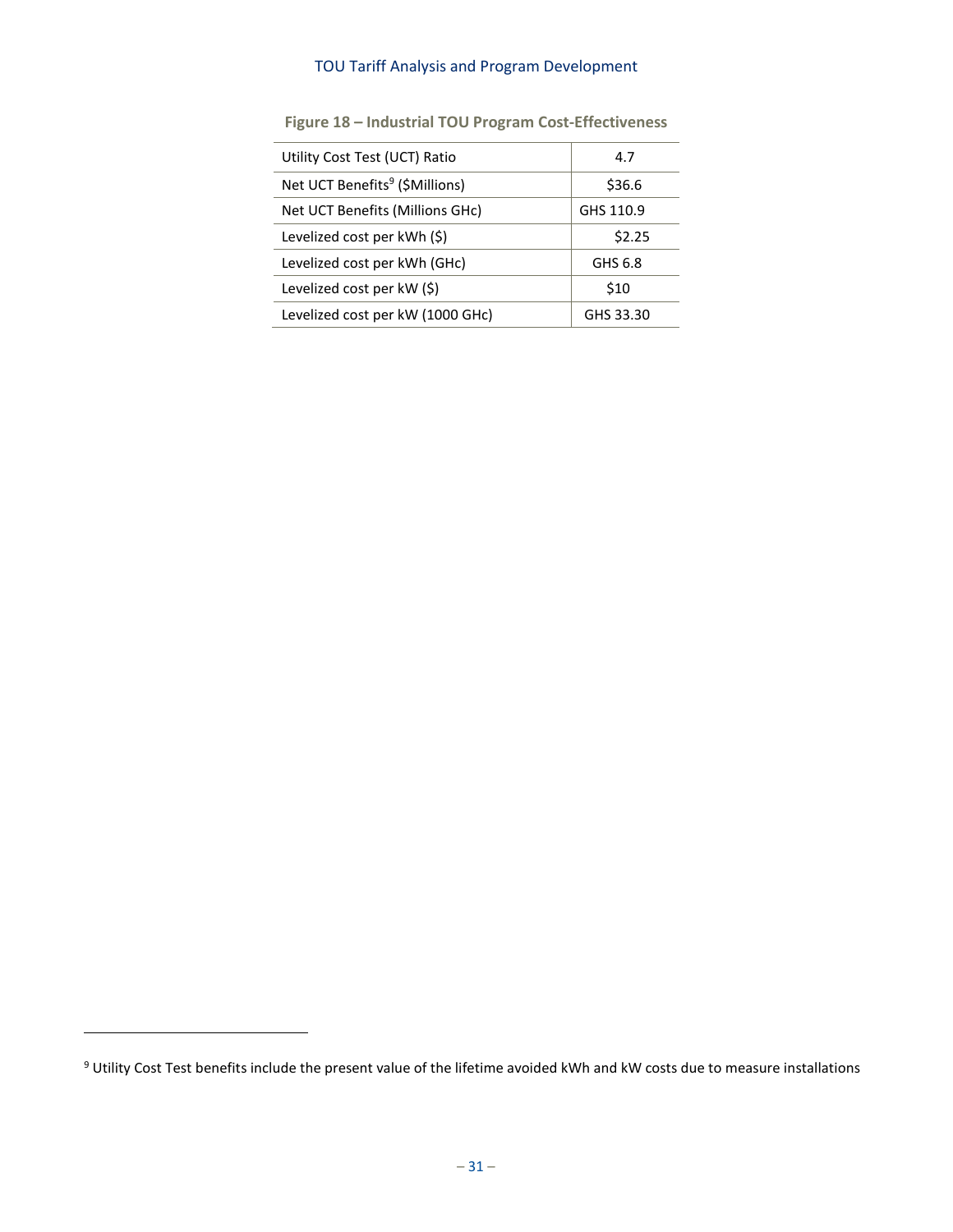### **Figure 20 – [Goals/Program Alternatives](#page-33-0)**

| <b>Achievable</b><br><b>MWh</b><br><b>Savings</b><br><b>Potential</b><br>(Cumulative,<br>2019) | <b>Achievable</b><br><b>MW Savings</b><br><b>Potential</b><br>Cumulative,<br>2019) | <b>Market</b><br><b>Transformation</b><br><b>Potential</b> | <b>Equity</b>                                                                                                                                                                                                                                                                                                                                                               | <b>Political</b><br><b>Feasibility</b>                                                                                                     | Program<br><b>Complexity</b>                                                                      | <b>Implementation</b><br><b>Risk</b>                                                                  | <b>Net Utility</b><br><b>Benefits</b><br>(\$Millions) |
|------------------------------------------------------------------------------------------------|------------------------------------------------------------------------------------|------------------------------------------------------------|-----------------------------------------------------------------------------------------------------------------------------------------------------------------------------------------------------------------------------------------------------------------------------------------------------------------------------------------------------------------------------|--------------------------------------------------------------------------------------------------------------------------------------------|---------------------------------------------------------------------------------------------------|-------------------------------------------------------------------------------------------------------|-------------------------------------------------------|
| 262                                                                                            | 56                                                                                 | Not applicable.                                            | Equity within<br>the industrial<br>sector will be<br>determined by<br>the regulatory<br>requirements of<br>the tariff (e.g.,<br>whether it is<br>opt-in or opt-<br>out). Overall,<br>the tariff<br>increases<br>system-wide<br>equity by<br>reducing cross-<br>subsidies and<br>outages caused<br>in part by<br>energy charges<br>being<br>misaligned with<br>energy costs. | High.<br>Required<br>by policy.<br>Some<br>industrials<br>may<br>initially<br>object due<br>to<br>inflexibility<br>in system<br>operation. | Low. Start-up<br>could be<br>complex.<br>Ongoing<br>implementation<br>involves low<br>complexity. | Low. Requires<br>minimal<br>infrastructure<br>investment with<br>potentially high<br>system benefits. | \$36.6                                                |

<span id="page-33-0"></span>gives the Goals/Program Alternatives.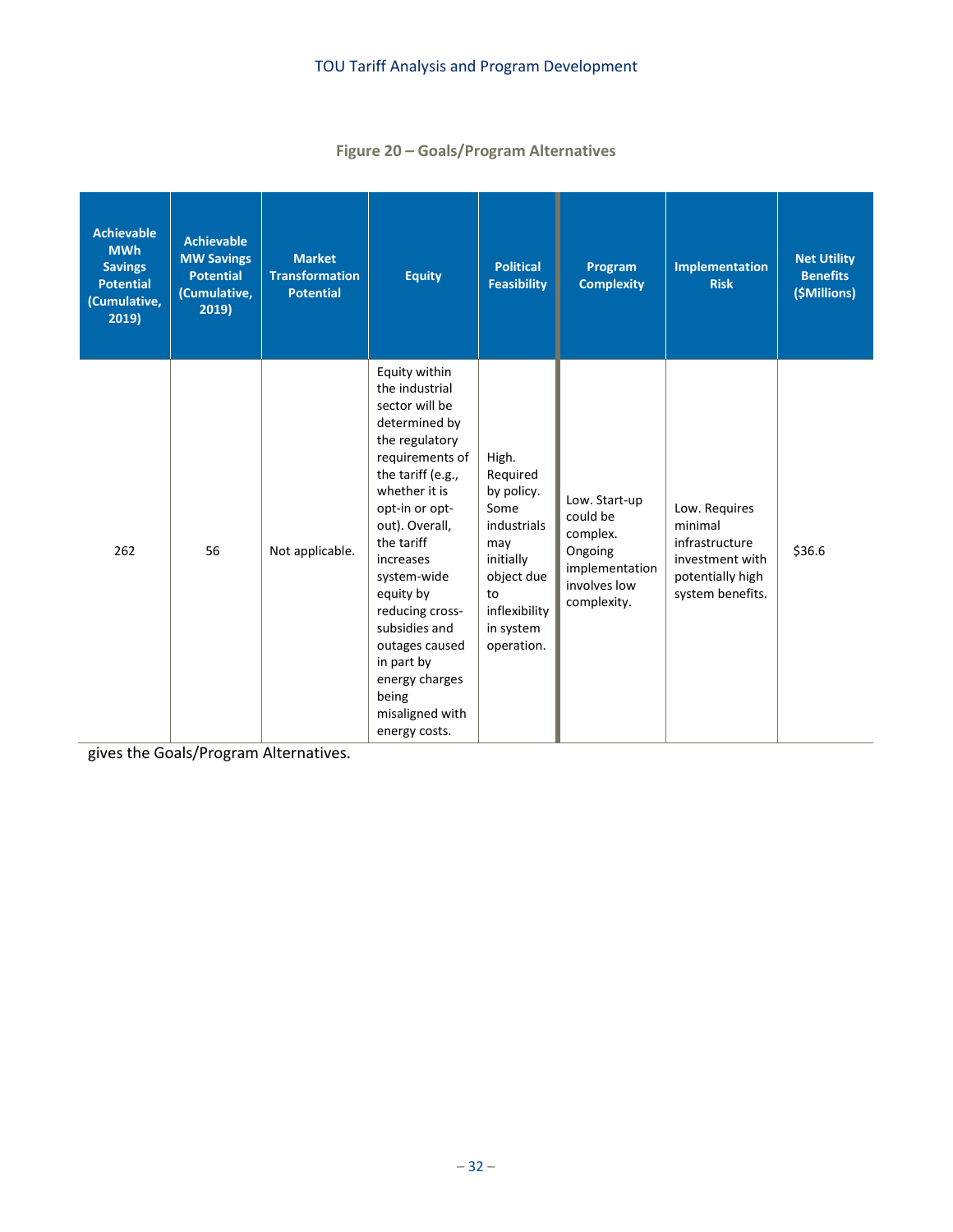### **Figure 20 – Goals/Program Alternatives**

| <b>Achievable</b><br><b>MWh</b><br><b>Savings</b><br><b>Potential</b><br>(Cumulative,<br>2019) | <b>Achievable</b><br><b>MW Savings</b><br><b>Potential</b><br>(Cumulative,<br>2019) | <b>Market</b><br><b>Transformation</b><br><b>Potential</b> | <b>Equity</b>                                                                                                                                                                                                                                                                                                                                                               | <b>Political</b><br><b>Feasibility</b>                                                                                                     | Program<br><b>Complexity</b>                                                                      | Implementation<br><b>Risk</b>                                                                         | <b>Net Utility</b><br><b>Benefits</b><br>(\$Millions) |
|------------------------------------------------------------------------------------------------|-------------------------------------------------------------------------------------|------------------------------------------------------------|-----------------------------------------------------------------------------------------------------------------------------------------------------------------------------------------------------------------------------------------------------------------------------------------------------------------------------------------------------------------------------|--------------------------------------------------------------------------------------------------------------------------------------------|---------------------------------------------------------------------------------------------------|-------------------------------------------------------------------------------------------------------|-------------------------------------------------------|
| 262                                                                                            | 56                                                                                  | Not applicable.                                            | Equity within<br>the industrial<br>sector will be<br>determined by<br>the regulatory<br>requirements of<br>the tariff (e.g.,<br>whether it is<br>opt-in or opt-<br>out). Overall,<br>the tariff<br>increases<br>system-wide<br>equity by<br>reducing cross-<br>subsidies and<br>outages caused<br>in part by<br>energy charges<br>being<br>misaligned with<br>energy costs. | High.<br>Required<br>by policy.<br>Some<br>industrials<br>may<br>initially<br>object due<br>to<br>inflexibility<br>in system<br>operation. | Low. Start-up<br>could be<br>complex.<br>Ongoing<br>implementation<br>involves low<br>complexity. | Low. Requires<br>minimal<br>infrastructure<br>investment with<br>potentially high<br>system benefits. | \$36.6                                                |